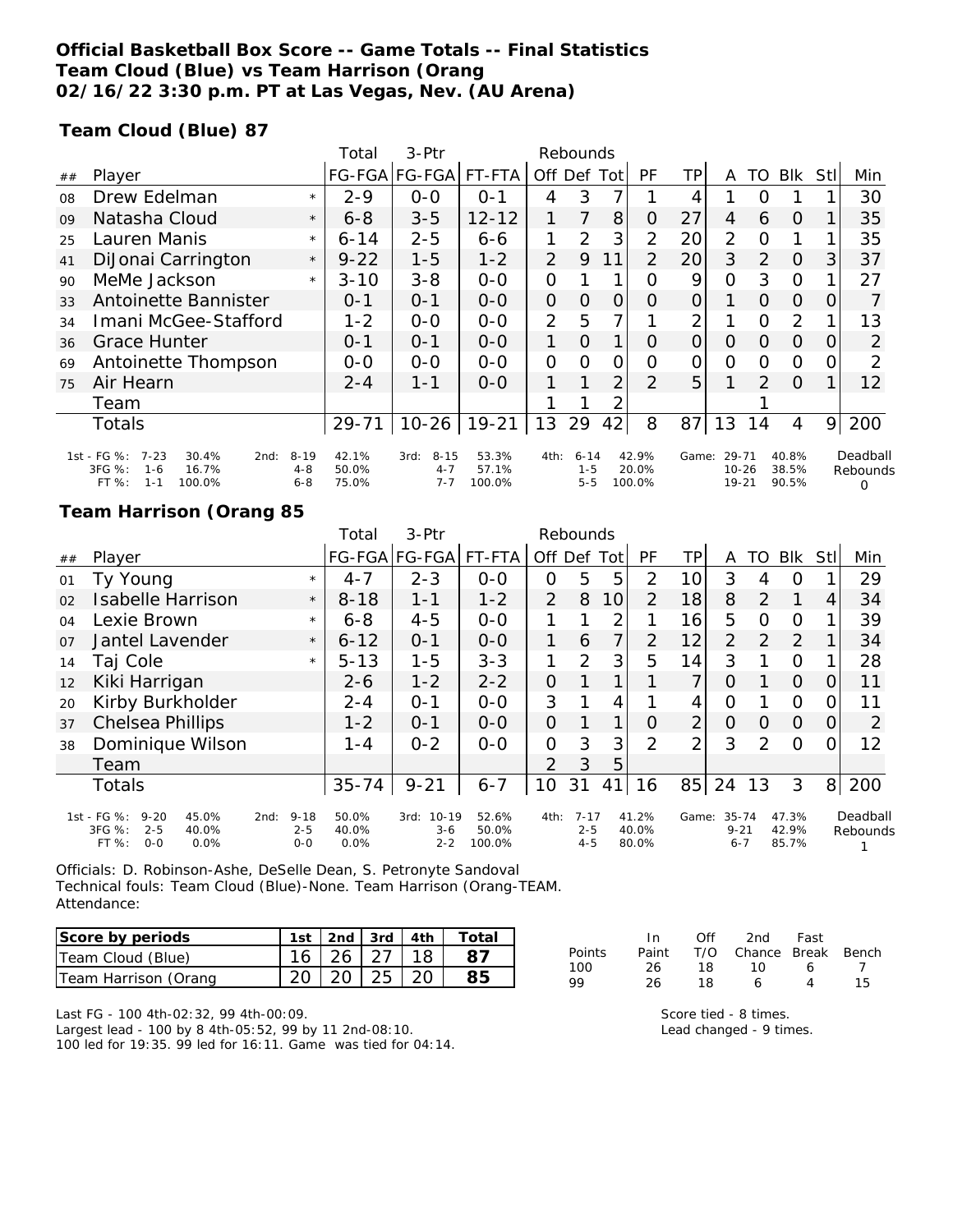### **Team Cloud (Blue) vs Team Harrison (Orang 02/16/22 3:30 p.m. PT at Las Vegas, Nev. (AU Arena) 1st PERIOD Play-by-Play (Page 1)**

| HOME TEAM: Team Harrison (Orang        | Time  | Score      |                | Margin VISITORS: Team Cloud (Blue)    |
|----------------------------------------|-------|------------|----------------|---------------------------------------|
| REBOUND (DEF) by Jantel Lavender       | 09:43 |            |                | MISSED LAYUP by Lauren Manis          |
| MISSED JUMPER by Taj Cole              | 09:37 |            |                | REBOUND (DEF) by DiJonai Carrington   |
| REBOUND (DEF) by Taj Cole              | 09:28 |            |                | MISSED 3 PTR by DiJonai Carrington    |
| GOOD! LAYUP by Isabelle Harrison [PNT] | 09:06 | $2 - 0$    | H <sub>2</sub> |                                       |
| REBOUND (DEF) by Isabelle Harrison     | 08:56 |            |                | MISSED LAYUP by Drew Edelman          |
| TURNOVR by Ty Young                    | 08:48 |            |                |                                       |
|                                        |       |            |                |                                       |
|                                        | 08:46 |            |                | STEAL by Natasha Cloud                |
| REBOUND (DEF) by Isabelle Harrison     | 08:25 |            |                | MISSED LAYUP by Drew Edelman          |
| MISSED LAYUP by Jantel Lavender        | 08:17 |            |                | REBOUND (DEF) by DiJonai Carrington   |
|                                        | 08:08 |            |                | MISSED 3 PTR by MeMe Jackson          |
|                                        | 08:08 |            |                | REBOUND (OFF) by Drew Edelman         |
| REBOUND (DEF) by Isabelle Harrison     | 08:04 |            |                | MISSED LAYUP by Drew Edelman          |
| MISSED 3 PTR by Ty Young               | 07:56 |            |                |                                       |
| REBOUND (OFF) by Jantel Lavender       | 07:56 |            |                |                                       |
| GOOD! LAYUP by Jantel Lavender [PNT]   | 07:49 | $4 - 0$    | H 4            |                                       |
| REBOUND (DEF) by Ty Young              | 07:33 |            |                | MISSED 3 PTR by MeMe Jackson          |
| GOOD! LAYUP by Lexie Brown [PNT]       | 07:22 | $6 - 0$    | H 6            |                                       |
|                                        |       |            |                |                                       |
|                                        | 07:09 |            |                | MISSED LAYUP by DiJonai Carrington    |
|                                        | 07:09 |            |                | REBOUND (OFF) by Natasha Cloud        |
| REBOUND (DEF) by Isabelle Harrison     | 07:05 |            |                | MISSED 3 PTR by Natasha Cloud         |
| GOOD! 3 PTR by Taj Cole                | 06:58 | $9 - 0$    | H 9            |                                       |
| ASSIST by Isabelle Harrison            | 06:58 |            |                |                                       |
| FOUL by Ty Young (P1T1)                | 06:41 |            |                |                                       |
| SUB IN: Kirby Burkholder               | 06:41 |            |                |                                       |
| SUB OUT: Ty Young                      | 06:41 |            |                |                                       |
|                                        |       | 06:41 P 09 |                |                                       |
| REBOUND (DEF) by Kirby Burkholder      | 06:27 |            |                | MISSED LAYUP by Drew Edelman          |
|                                        |       |            |                |                                       |
| MISSED 3 PTR by Taj Cole               | 06:18 |            |                | REBOUND (DEF) by DiJonai Carrington   |
|                                        | 06:10 | $9 - 2$    | H 7            | GOOD! LAYUP by Natasha Cloud [FB/PNT] |
|                                        | 06:10 |            |                | ASSIST by DiJonai Carrington          |
| MISSED JUMPER by Isabelle Harrison     | 05:47 |            |                | REBOUND (DEF) by DiJonai Carrington   |
|                                        | 05:33 |            |                | TURNOVR by DiJonai Carrington         |
| STEAL by Isabelle Harrison             | 05:32 |            |                |                                       |
| SUB IN: Kiki Harrigan                  | 05:25 |            |                |                                       |
| SUB OUT: Jantel Lavender               | 05:25 |            |                |                                       |
| MISSED JUMPER by Isabelle Harrison     | 05:22 |            |                |                                       |
| REBOUND (OFF) by Taj Cole              | 05:22 |            |                |                                       |
| GOOD! LAYUP by Kirby Burkholder [PNT]  | 05:15 | $11 - 2$   | H 9            |                                       |
|                                        |       |            |                |                                       |
|                                        | 05:03 | $11 - 4$   | H 7            | GOOD! LAYUP by Natasha Cloud [PNT]    |
| GOOD! JUMPER by Kiki Harrigan          | 04:44 | $13 - 4$   | H 9            |                                       |
| ASSIST by Lexie Brown                  | 04:44 |            |                |                                       |
|                                        | 04:29 | $13 - 6$   | H 7            | GOOD! LAYUP by Lauren Manis [PNT]     |
| FOUL by Kiki Harrigan (P1T2)           | 04:29 |            |                |                                       |
|                                        | 04:29 |            |                | <b>TIMEOUT MEDIA</b>                  |
|                                        | 04:29 | $13 - 7$   | H 6            | GOOD! FT SHOT by Lauren Manis         |
|                                        | 04:29 |            |                | SUB IN: Air Hearn                     |
|                                        | 04:29 |            |                | SUB IN: Imani McGee-Stafford          |
|                                        |       |            |                |                                       |
|                                        | 04:29 |            |                | SUB OUT: Drew Edelman                 |
|                                        | 04:29 |            |                | SUB OUT: MeMe Jackson                 |
|                                        |       | 04:29 S 25 |                |                                       |
| MISSED 3 PTR by Lexie Brown            | 04:11 |            |                |                                       |
| REBOUND (OFF) by Isabelle Harrison     | 04:11 |            |                |                                       |
| MISSED LAYUP by Isabelle Harrison      | 04:05 |            |                | BLOCK by Imani McGee-Stafford         |
|                                        | 04:02 |            |                | REBOUND (DEF) by Imani McGee-Stafford |
|                                        | 03:57 | $13-9$     | H 4            | GOOD! JUMPER by DiJonai Carrington    |
| GOOD! LAYUP by Kirby Burkholder [PNT]  | 03:34 | $15-9$     | H 6            |                                       |
| ASSIST by Isabelle Harrison            | 03:34 |            |                |                                       |
|                                        |       | $15 - 12$  | H 3            |                                       |
|                                        | 03:14 |            |                | GOOD! 3 PTR by Air Hearn              |
|                                        | 03:14 |            |                | ASSIST by Natasha Cloud               |
| TURNOVR by Taj Cole                    | 02:58 |            |                |                                       |
|                                        |       |            |                |                                       |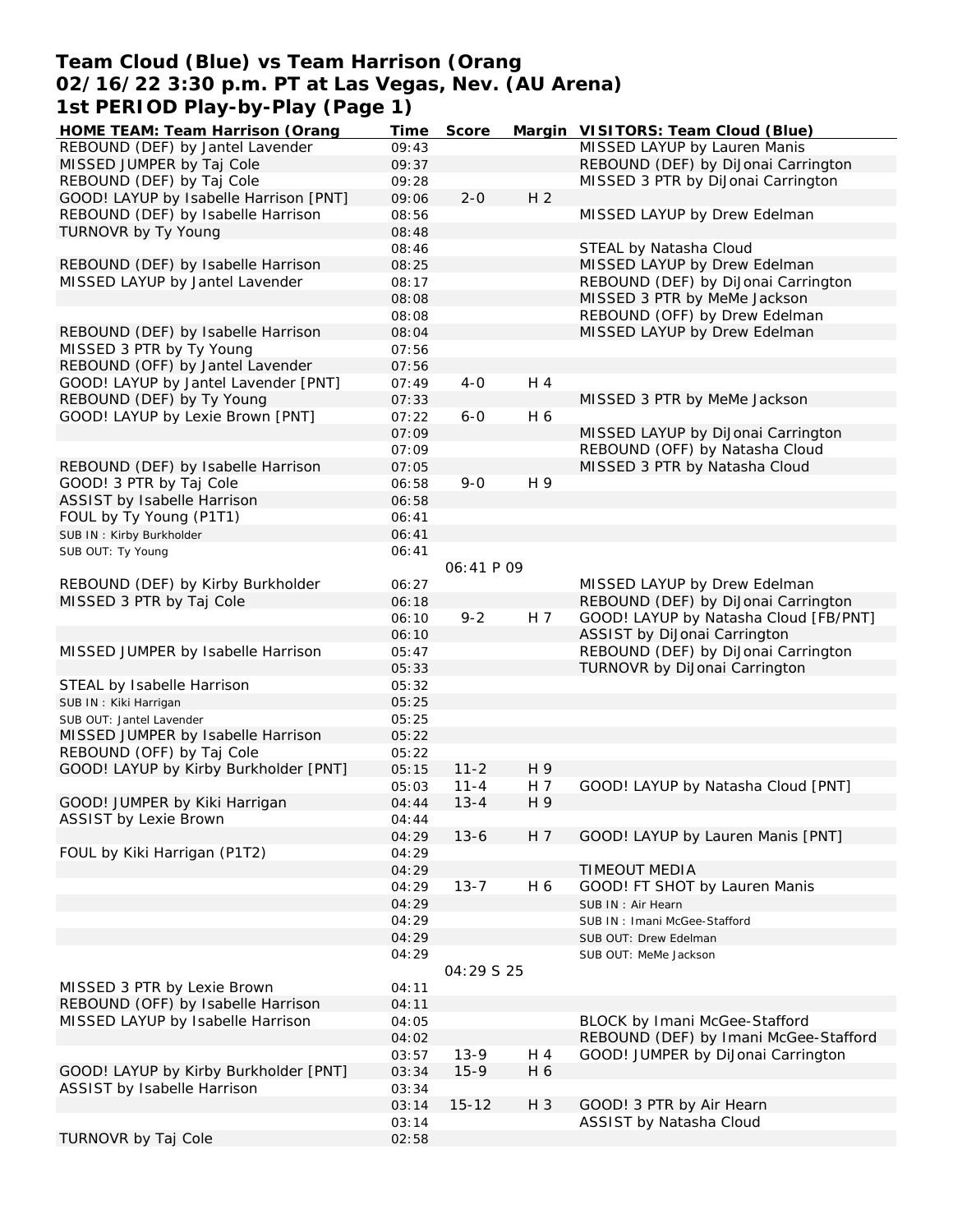## **Team Cloud (Blue) vs Team Harrison (Orang 02/16/22 3:30 p.m. PT at Las Vegas, Nev. (AU Arena) 1st PERIOD Play-by-Play (Page 2)**

| HOME TEAM: Team Harrison (Orang   | Time  | Score      |                | Margin VISITORS: Team Cloud (Blue)    |
|-----------------------------------|-------|------------|----------------|---------------------------------------|
|                                   | 02:57 |            |                | STEAL by Air Hearn                    |
| SUB IN: Ty Young                  | 02:45 |            |                |                                       |
| SUB IN: Jantel Lavender           | 02:45 |            |                |                                       |
| SUB OUT: Kirby Burkholder         | 02:45 |            |                |                                       |
| SUB OUT: Isabelle Harrison        | 02:45 |            |                |                                       |
|                                   | 02:43 | $15 - 14$  | H <sub>1</sub> | GOOD! JUMPER by DiJonai Carrington    |
| GOOD! 3 PTR by Kiki Harrigan      | 02:21 | $18 - 14$  | $H_4$          |                                       |
| ASSIST by Taj Cole                | 02:21 |            |                |                                       |
| REBOUND (DEF) by Ty Young         | 02:04 |            |                | MISSED JUMPER by Lauren Manis         |
|                                   | 01:58 |            |                | FOUL by DiJonai Carrington (P1T1)     |
| SUB IN: Dominique Wilson          | 01:58 |            |                |                                       |
| SUB OUT: Taj Cole                 | 01:58 |            |                |                                       |
|                                   |       | 01:58 p 01 |                |                                       |
| MISSED JUMPER by Kiki Harrigan    | 01:44 |            |                | REBOUND (DEF) by Imani McGee-Stafford |
| REBOUND (DEF) by Dominique Wilson | 01:31 |            |                | MISSED LAYUP by Imani McGee-Stafford  |
| GOOD! JUMPER by Jantel Lavender   | 01:22 | $20 - 14$  | H 6            |                                       |
| ASSIST by Ty Young                | 01:22 |            |                |                                       |
|                                   | 01:03 | $20 - 16$  | $H_4$          | GOOD! LAYUP by Lauren Manis [PNT]     |
| MISSED JUMPER by Kiki Harrigan    | 00:50 |            |                | REBOUND (DEF) by Air Hearn            |
| REBOUND (DEF) by Ty Young         | 00:41 |            |                | MISSED 3 PTR by Lauren Manis          |
|                                   | 00:28 |            |                | SUB IN: Antoinette Bannister          |
|                                   | 00:28 |            |                | SUB OUT: Lauren Manis                 |
| MISSED LAYUP by Dominique Wilson  | 00:18 |            |                | REBOUND (DEF) by Imani McGee-Stafford |
|                                   | 00:12 |            |                | MISSED LAYUP by DiJonai Carrington    |
|                                   | 00:12 |            |                | REBOUND (OFF) by DiJonai Carrington   |
|                                   | 00:09 |            |                | MISSED LAYUP by DiJonai Carrington    |
|                                   | 00:09 |            |                | REBOUND (OFF) by DiJonai Carrington   |
| REBOUND (DEF) by Dominique Wilson | 00:05 |            |                | MISSED LAYUP by DiJonai Carrington    |
| TURNOVR by Dominique Wilson       | 00:02 |            |                | STEAL by DiJonai Carrington           |

Team Harrison (Orang 20, Team Cloud (Blue) 16

|                                              | In. | Off      | 2nd | Fast        |     |                         |
|----------------------------------------------|-----|----------|-----|-------------|-----|-------------------------|
| 1st period-only Paint T/O Chance Break Bench |     |          |     |             |     |                         |
| Team Cloud (Blue) 8                          |     | $\sim$ 2 |     | $0\qquad 2$ | - 3 | Score tied - 0 times.   |
| Team Harrison (Orang 10                      |     | - 2      | 4   |             |     | Lead changed - 0 times. |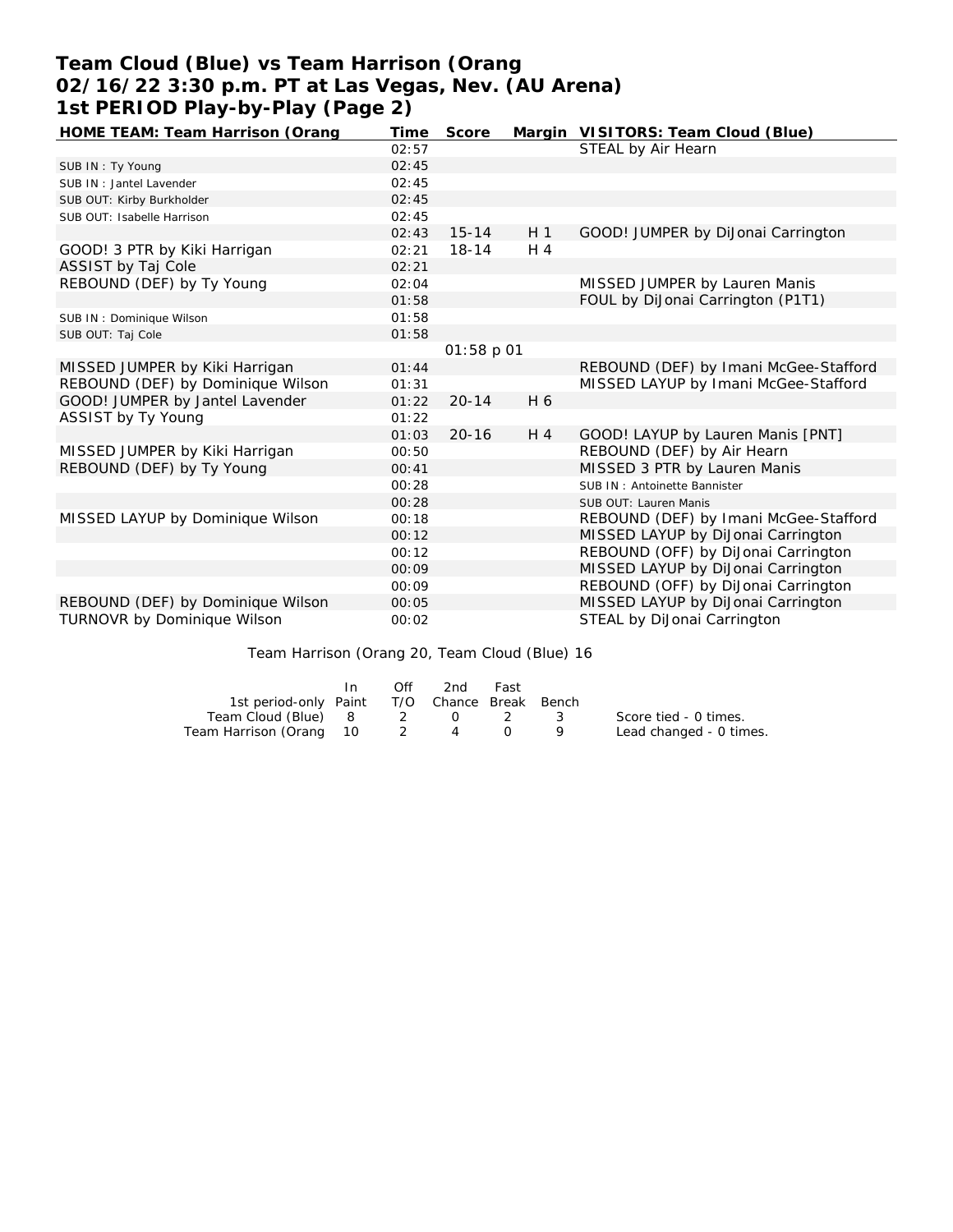# **Team Cloud (Blue) vs Team Harrison (Orang 02/16/22 3:30 p.m. PT at Las Vegas, Nev. (AU Arena) 2nd PERIOD Play-by-Play (Page 1)**

| HOME TEAM: Team Harrison (Orang    | Time           | Score             |                | Margin VISITORS: Team Cloud (Blue)  |
|------------------------------------|----------------|-------------------|----------------|-------------------------------------|
| SUB IN: Dominique Wilson           | 10:00          |                   |                | SUB IN: Antoinette Bannister        |
| SUB OUT: Taj Cole                  | 10:00          |                   |                | SUB IN: Imani McGee-Stafford        |
|                                    | 10:00          |                   |                | SUB IN: Air Hearn                   |
|                                    | 10:00          |                   |                | SUB OUT: Lauren Manis               |
|                                    | 10:00          |                   |                | SUB OUT: DiJonai Carrington         |
|                                    | 10:00          |                   |                | SUB OUT: Drew Edelman               |
| GOOD! JUMPER by Ty Young           | 09:44          | $22 - 16$         | H 6            |                                     |
| ASSIST by Isabelle Harrison        | 09:44          |                   |                |                                     |
|                                    | 09:27          |                   |                | TURNOVR by MeMe Jackson             |
| GOOD! 3 PTR by Lexie Brown         | 09:18          | $25 - 16$         | H 9            |                                     |
| ASSIST by Dominique Wilson         | 09:18          |                   |                |                                     |
| REBOUND (DEF) by Jantel Lavender   | 09:01          |                   |                | MISSED LAYUP by Air Hearn           |
|                                    | 08:59          |                   |                | FOUL by Imani McGee-Stafford (P1T2) |
|                                    | 08:59          |                   |                |                                     |
|                                    |                |                   |                | SUB IN: Drew Edelman                |
|                                    | 08:59          |                   |                | SUB IN: Lauren Manis                |
|                                    | 08:59          |                   |                | SUB IN: DiJonai Carrington          |
|                                    | 08:59          |                   |                | SUB OUT: Antoinette Bannister       |
|                                    | 08:59          |                   |                | SUB OUT: Imani McGee-Stafford       |
|                                    | 08:59          |                   |                | SUB OUT: Air Hearn                  |
|                                    |                | 08:59 P 07        |                |                                     |
| MISSED LAYUP by Isabelle Harrison  | 08:50          |                   |                |                                     |
| REBOUND (OFF) by Lexie Brown       | 08:50          |                   |                |                                     |
| MISSED 3 PTR by Dominique Wilson   | 08:45          |                   |                | REBOUND (DEF) by Natasha Cloud      |
| FOUL by Dominique Wilson (P1T3)    | 08:38          |                   |                |                                     |
|                                    |                | 08:38 p 08        |                |                                     |
|                                    | 08:31          |                   |                | TURNOVR by Natasha Cloud            |
| STEAL by Jantel Lavender           | 08:30          |                   |                |                                     |
| GOOD! JUMPER by Jantel Lavender    | 08:10          | $27 - 16$         | H 11           |                                     |
| ASSIST by Isabelle Harrison        | 08:10          |                   |                |                                     |
| SUB IN: Taj Cole                   | 07:58          |                   |                |                                     |
| SUB OUT: Lexie Brown               | 07:58          |                   |                |                                     |
|                                    | 07:53          | $27 - 19$         | H 8            | GOOD! 3 PTR by MeMe Jackson         |
|                                    | 07:53          |                   |                | <b>ASSIST by Lauren Manis</b>       |
| MISSED JUMPER by Isabelle Harrison | 07:33          |                   |                | REBOUND (DEF) by Natasha Cloud      |
|                                    | 07:27          |                   |                | MISSED LAYUP by MeMe Jackson        |
|                                    | 07:27          |                   |                | REBOUND (OFF) by Lauren Manis       |
|                                    | 07:24          | $27 - 21$         | H 6            | GOOD! LAYUP by Lauren Manis [PNT]   |
| FOUL by Isabelle Harrison (P1T4)   | 07:24          | $27 - 22$         | H 5            | GOOD! FT SHOT by Lauren Manis       |
| SUB IN : Lexie Brown               | 07:24          |                   |                |                                     |
| SUB OUT: Dominique Wilson          | 07:24          |                   |                |                                     |
|                                    |                | <i>07:24 S 25</i> |                |                                     |
| TURNOVR by Jantel Lavender         | 07:10          |                   |                |                                     |
| TIMEOUT 30sec                      | 07:10          |                   |                |                                     |
|                                    | 06:58          | $27 - 25$         | H <sub>2</sub> | GOOD! 3 PTR by Lauren Manis         |
|                                    | 06:58          |                   |                | ASSIST by Natasha Cloud             |
| TURNOVR by Isabelle Harrison       | 06:32          |                   |                |                                     |
|                                    | 06:30          |                   |                | STEAL by DiJonai Carrington         |
| FOUL by Ty Young (P2T5)            | 06:24          | $27 - 26$         | H <sub>1</sub> | GOOD! FT SHOT by Lauren Manis       |
|                                    | 06:24          | $27 - 27$         | T <sub>1</sub> | GOOD! FT SHOT by Lauren Manis       |
|                                    |                | 06:24 S 25        |                |                                     |
| MISSED LAYUP by Isabelle Harrison  | 06:01          |                   |                | REBOUND (DEF) by Drew Edelman       |
| REBOUND (DEF) by Taj Cole          | 05:55          |                   |                | MISSED 3 PTR by MeMe Jackson        |
| GOOD! JUMPER by Taj Cole [FB/PNT]  |                | 29-27             | H <sub>2</sub> |                                     |
|                                    | 05:48<br>05:33 | 29-30             | V <sub>1</sub> | GOOD! 3 PTR by Lauren Manis         |
|                                    |                |                   |                |                                     |
|                                    | 05:33          |                   |                | ASSIST by Natasha Cloud             |
| TURNOVR by Jantel Lavender         | 05:18          |                   |                | STEAL by Lauren Manis               |
| FOUL by Taj Cole (P1T6)            | 05:18          |                   |                |                                     |
| SUB IN: Kiki Harrigan              | 05:18          |                   |                |                                     |
| SUB OUT: Isabelle Harrison         | 05:18          |                   |                |                                     |
|                                    |                | 05:18 P 25        |                |                                     |
|                                    | 05:05          |                   |                | MISSED JUMPER by DiJonai Carrington |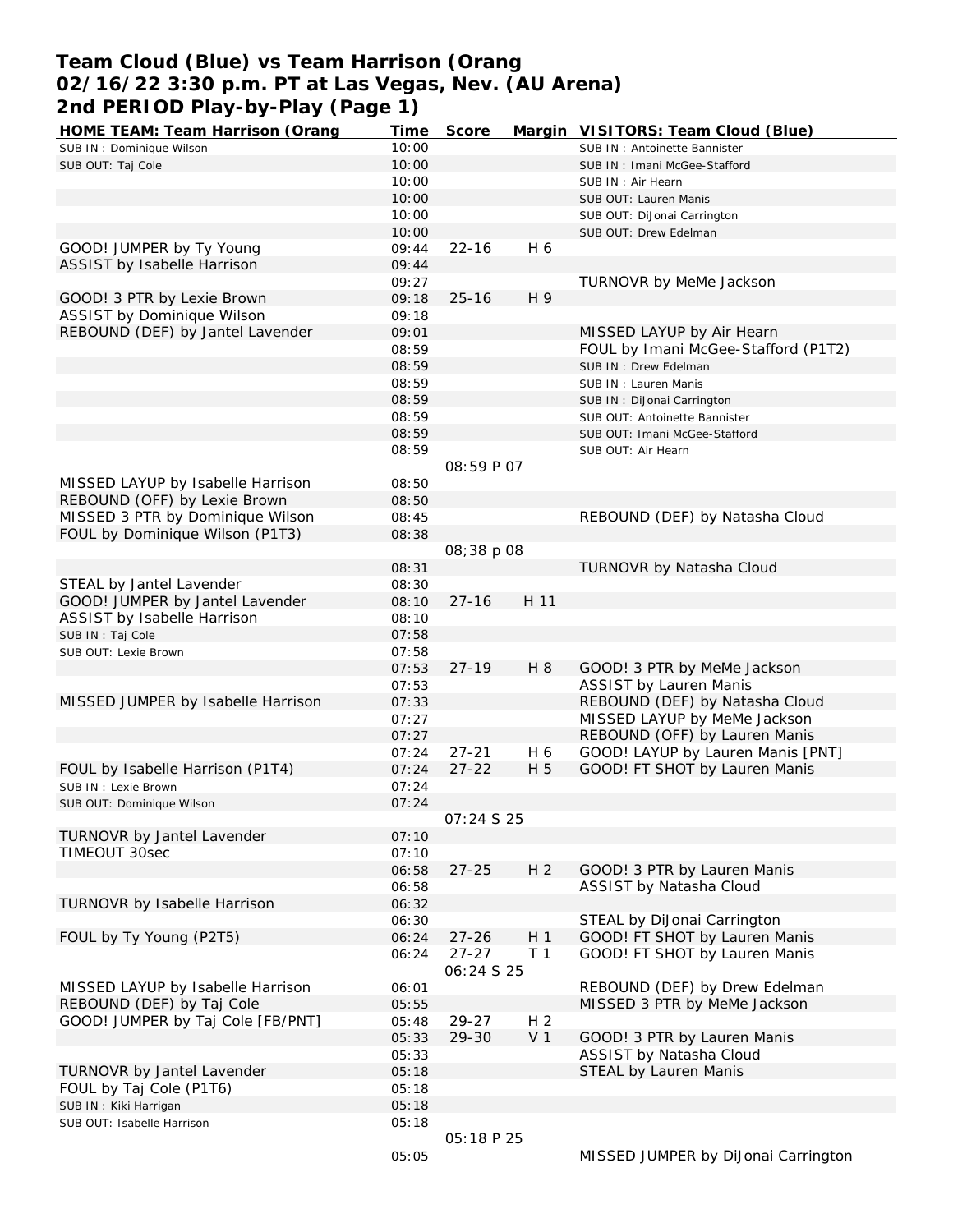### **Team Cloud (Blue) vs Team Harrison (Orang 02/16/22 3:30 p.m. PT at Las Vegas, Nev. (AU Arena) 2nd PERIOD Play-by-Play (Page 2)**

| HOME TEAM: Team Harrison (Orang       | Time           | Score      |                | Margin VISITORS: Team Cloud (Blue)                                |
|---------------------------------------|----------------|------------|----------------|-------------------------------------------------------------------|
| REBOUND (DEF) by Ty Young             | 05:05          |            |                |                                                                   |
|                                       | 04:57          |            |                | FOUL by DiJonai Carrington (P2T3)                                 |
|                                       | 04:57          |            |                | SUB IN: Grace Hunter                                              |
|                                       | 04:57          |            |                | SUB OUT: DiJonai Carrington                                       |
|                                       |                | 04:57 P 14 |                |                                                                   |
| MISSED LAYUP by Jantel Lavender       | 04:44          |            |                | REBOUND (DEF) by Lauren Manis                                     |
| BLOCK by Jantel Lavender              | 04:36          |            |                | MISSED LAYUP by Lauren Manis                                      |
|                                       | 04:34          |            |                | REBOUND (OFF) by Drew Edelman                                     |
|                                       | 04:31          | 29-32      | V <sub>3</sub> | GOOD! LAYUP by Drew Edelman [PNT]                                 |
| FOUL by Taj Cole (P2T7)               | 04:31          |            |                | MISSED FT SHOT by Drew Edelman                                    |
|                                       | 04:31          |            |                | REBOUND (OFF) by Grace Hunter                                     |
| SUB IN: Isabelle Harrison             | 04:31          |            |                |                                                                   |
| SUB OUT: Kiki Harrigan                | 04:31          |            |                |                                                                   |
|                                       |                | 04:31 S 08 |                |                                                                   |
| REBOUND (DEF) by Jantel Lavender      | 04:23          |            |                | MISSED 3 PTR by Grace Hunter                                      |
| GOOD! 3 PTR by Ty Young               | 04:06          | $32 - 32$  | T <sub>2</sub> |                                                                   |
| ASSIST by Isabelle Harrison           | 04:06          |            |                |                                                                   |
|                                       | 03:52          |            |                | MISSED LAYUP by Drew Edelman                                      |
|                                       | 03:52          |            |                | REBOUND (OFF) by Drew Edelman                                     |
| REBOUND (DEF) by (TEAM)               | 03:40          |            |                | MISSED 3 PTR by MeMe Jackson                                      |
|                                       | 03:37          |            |                | SUB IN: Air Hearn                                                 |
|                                       | 03:37          |            |                | SUB OUT: Natasha Cloud                                            |
| GOOD! JUMPER by Jantel Lavender       | 03:25          | $34 - 32$  | H 2            |                                                                   |
| <b>ASSIST by Lexie Brown</b>          | 03:25          |            |                |                                                                   |
|                                       | 03:10          |            |                | TURNOVR by Air Hearn                                              |
| STEAL by Isabelle Harrison            | 03:09          |            |                |                                                                   |
| MISSED LAYUP by Isabelle Harrison     | 03:07          |            |                | REBOUND (DEF) by Lauren Manis                                     |
| FOUL by Taj Cole (P3T8)               | 03:05          | $34 - 33$  | H <sub>1</sub> | GOOD! FT SHOT by Lauren Manis                                     |
|                                       | 03:05          | 34-34      | T <sub>3</sub> | GOOD! FT SHOT by Lauren Manis                                     |
| SUB IN: Dominique Wilson              | 03:05          |            |                | SUB IN: Antoinette Thompson                                       |
| SUB IN: Chelsea Phillips              | 03:05          |            |                | SUB IN: DiJonai Carrington                                        |
| SUB OUT: Ty Young                     | 03:05          |            |                | SUB IN: Antoinette Bannister                                      |
| SUB OUT: Taj Cole                     | 03:05          |            |                | SUB OUT: Drew Edelman                                             |
|                                       | 03:05          |            |                | SUB OUT: Grace Hunter                                             |
|                                       | 03:05          |            |                | SUB OUT: MeMe Jackson                                             |
|                                       |                | 03:05 P 25 |                |                                                                   |
| GOOD! LAYUP by Chelsea Phillips [PNT] | 02:49          | $36 - 34$  | H <sub>2</sub> |                                                                   |
|                                       | 02:28          | $36 - 36$  | T 4            | GOOD! JUMPER by DiJonai Carrington                                |
| GOOD! JUMPER by Lexie Brown           | 02:17          | 38-36      | H <sub>2</sub> |                                                                   |
| ASSIST by Isabelle Harrison           | 02:17          |            |                |                                                                   |
|                                       |                |            |                |                                                                   |
| REBOUND (DEF) by Chelsea Phillips     | 02:03          |            |                | MISSED 3 PTR by DiJonai Carrington<br>FOUL by Lauren Manis (P1T4) |
|                                       | 01:59          |            |                | SUB IN: Natasha Cloud                                             |
|                                       | 01:59          |            |                |                                                                   |
|                                       | 01:59<br>01:59 |            |                | SUB IN: Imani McGee-Stafford<br>SUB OUT: Lauren Manis             |
|                                       | 01:59          |            |                | SUB OUT: Air Hearn                                                |
|                                       |                | 01:59P37   |                |                                                                   |
|                                       |                |            |                |                                                                   |
| MISSED 3 PTR by Dominique Wilson      | 01:42          |            |                | REBOUND (DEF) by Imani McGee-Stafford                             |
|                                       | 01:31          |            |                | MISSED JUMPER by DiJonai Carrington                               |
|                                       | 01:31<br>01:27 | 38-38      | T <sub>5</sub> | REBOUND (OFF) by Imani McGee-Stafford                             |
|                                       |                |            |                | GOOD! LAYUP by Imani McGee-Stafford [PN                           |
| MISSED 3 PTR by Chelsea Phillips      | 01:15          |            |                | REBOUND (DEF) by (TEAM)                                           |
| SUB IN: Ty Young                      | 01:13          |            |                | SUB IN : MeMe Jackson                                             |
| SUB OUT: Chelsea Phillips             | 01:13          |            |                | SUB IN: Drew Edelman                                              |
|                                       | 01:13          |            |                | SUB OUT: Antoinette Thompson                                      |
|                                       | 01:13          |            |                | SUB OUT: Antoinette Bannister                                     |
| TIMEOUT 30sec                         | 01:04          |            |                |                                                                   |
|                                       | 00:58          |            |                | MISSED JUMPER by MeMe Jackson                                     |
|                                       | 00:58          |            |                | REBOUND (OFF) by (TEAM)                                           |
|                                       | 00:55          |            |                | TURNOVR by Natasha Cloud                                          |
| STEAL by Isabelle Harrison            | 00:53          |            |                |                                                                   |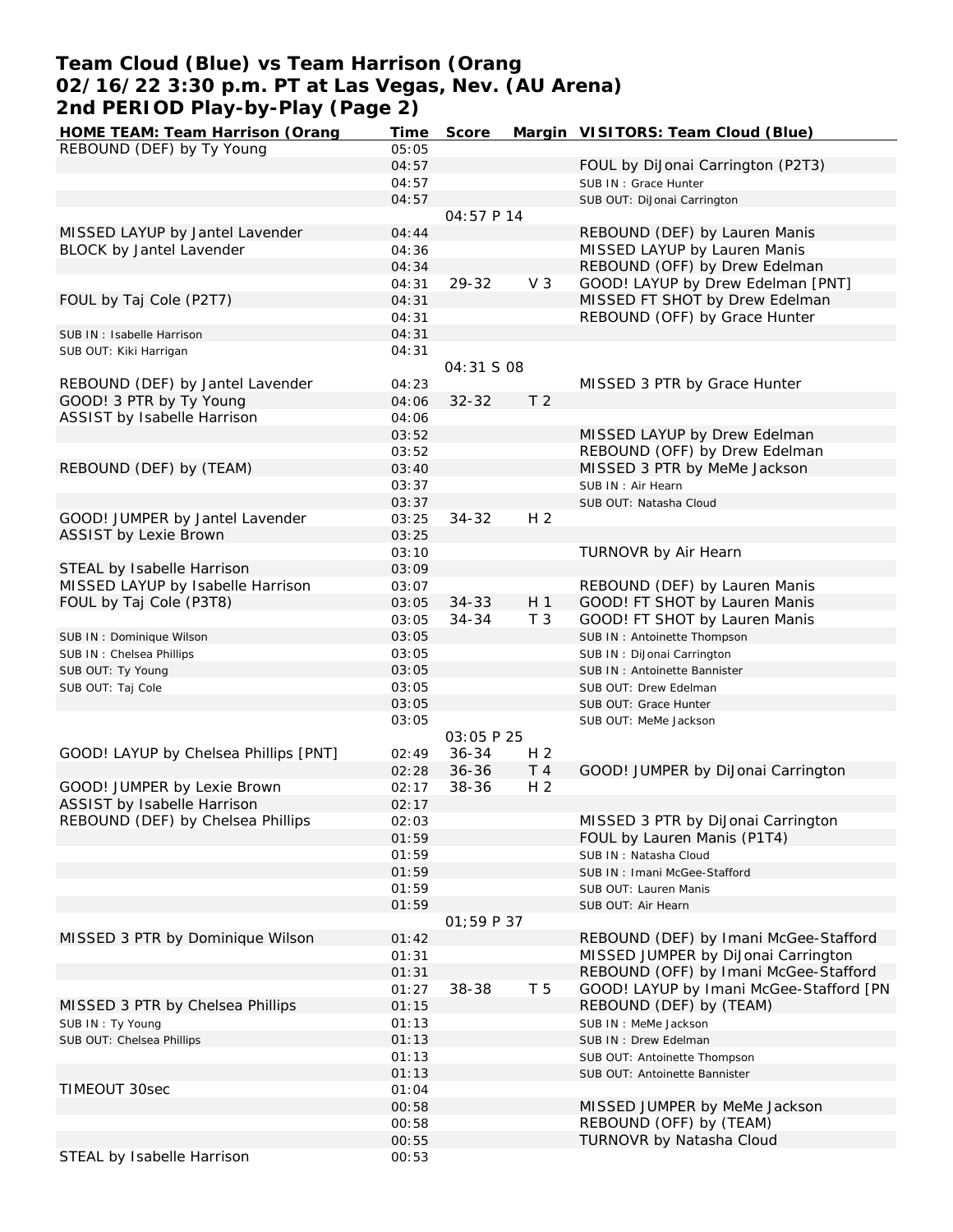# **Team Cloud (Blue) vs Team Harrison (Orang 02/16/22 3:30 p.m. PT at Las Vegas, Nev. (AU Arena) 2nd PERIOD Play-by-Play (Page 3)**

| HOME TEAM: Team Harrison (Orang   | Time  | Score     |                | Margin VISITORS: Team Cloud (Blue)   |
|-----------------------------------|-------|-----------|----------------|--------------------------------------|
| MISSED JUMPER by Jantel Lavender  | 00:48 |           |                | REBOUND (DEF) by MeMe Jackson        |
|                                   | 00:38 | $38 - 41$ | $V_3$          | GOOD! 3 PTR by Natasha Cloud         |
| GOOD! JUMPER by Jantel Lavender   | 00:19 | 40-41     | V <sub>1</sub> |                                      |
| ASSIST by Ty Young                | 00:19 |           |                |                                      |
| FOUL by Lexie Brown (P1T9)        | 00:07 | 40-42     | V <sub>2</sub> | GOOD! FT SHOT by DiJonai Carrington  |
|                                   | 00:07 |           |                | MISSED FT SHOT by DiJonai Carrington |
|                                   |       | 00:07P41  |                |                                      |
| REBOUND (DEF) by Dominique Wilson | 00:05 |           |                |                                      |

Team Cloud (Blue) 42, Team Harrison (Orang 40

|                                              |                | Off | 2nd   | Fast                                          |                         |
|----------------------------------------------|----------------|-----|-------|-----------------------------------------------|-------------------------|
| 2nd period-only Paint T/O Chance Break Bench |                |     |       |                                               |                         |
| Team Cloud (Blue) 6                          |                |     | 5 7   | $\left( \begin{array}{c} \end{array} \right)$ | Score tied - 5 times.   |
| Team Harrison (Orang                         | $\overline{4}$ |     | 5 0 2 |                                               | Lead changed - 3 times. |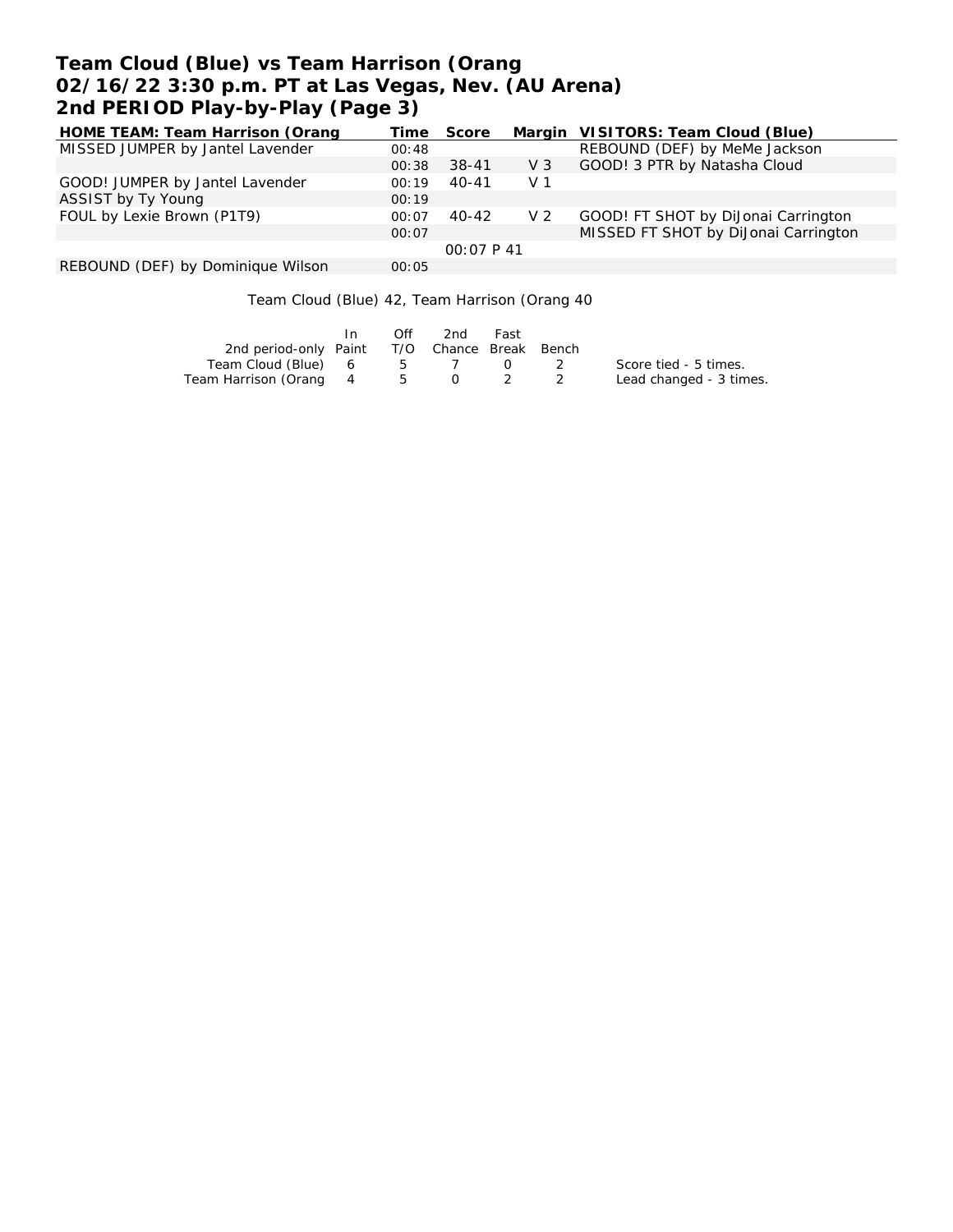# **Team Cloud (Blue) vs Team Harrison (Orang 02/16/22 3:30 p.m. PT at Las Vegas, Nev. (AU Arena) 3rd PERIOD Play-by-Play (Page 1)**

| HOME TEAM: Team Harrison (Orang        | Time  | Score      |                | Margin VISITORS: Team Cloud (Blue)    |
|----------------------------------------|-------|------------|----------------|---------------------------------------|
| MISSED JUMPER by Ty Young              | 09:40 |            |                | REBOUND (DEF) by DiJonai Carrington   |
|                                        | 09:18 | $40 - 44$  | $V_4$          | GOOD! JUMPER by Lauren Manis          |
|                                        | 09:18 |            |                | ASSIST by Drew Edelman                |
| GOOD! JUMPER by Isabelle Harrison      | 09:05 | $42 - 44$  | V <sub>2</sub> |                                       |
| <b>ASSIST by Lexie Brown</b>           | 09:05 |            |                |                                       |
|                                        |       |            |                |                                       |
| FOUL by Taj Cole (P4T1)                | 08:49 | $42 - 45$  | V <sub>3</sub> | GOOD! FT SHOT by Natasha Cloud        |
|                                        | 08:49 | $42 - 46$  | V <sub>4</sub> | GOOD! FT SHOT by Natasha Cloud        |
| SUB IN: Dominique Wilson               | 08:49 |            |                |                                       |
| SUB OUT: Taj Cole                      | 08:49 |            |                |                                       |
|                                        |       | 08:49 S 09 |                |                                       |
| GOOD! 3 PTR by Lexie Brown             | 08:31 | 45-46      | V <sub>1</sub> |                                       |
| ASSIST by Isabelle Harrison            | 08:31 |            |                |                                       |
|                                        | 08:22 | 45-49      | V 4            | GOOD! 3 PTR by DiJonai Carrington     |
| MISSED 3 PTR by Jantel Lavender        | 08:09 |            |                |                                       |
|                                        |       |            |                |                                       |
| REBOUND (OFF) by Isabelle Harrison     | 08:09 |            |                |                                       |
| TURNOVR by Ty Young                    | 08:00 |            |                |                                       |
| REBOUND (DEF) by Jantel Lavender       | 07:47 |            |                | MISSED 3 PTR by MeMe Jackson          |
| GOOD! LAYUP by Isabelle Harrison [PNT] | 07:34 | $47 - 49$  | V <sub>2</sub> |                                       |
| ASSIST by Dominique Wilson             | 07:34 |            |                |                                       |
| REBOUND (DEF) by Isabelle Harrison     | 07:18 |            |                | MISSED 3 PTR by Natasha Cloud         |
| GOOD! 3 PTR by Ty Young                | 07:06 | 50-49      | H <sub>1</sub> |                                       |
| ASSIST by Dominique Wilson             | 07:06 |            |                |                                       |
|                                        |       |            |                |                                       |
| REBOUND (DEF) by Ty Young              | 06:47 |            |                | MISSED LAYUP by Lauren Manis          |
| MISSED JUMPER by Ty Young              | 06:32 |            |                | REBOUND (DEF) by Natasha Cloud        |
|                                        | 06:24 | 50-52      | V <sub>2</sub> | GOOD! 3 PTR by MeMe Jackson           |
|                                        | 06:24 |            |                | ASSIST by DiJonai Carrington          |
| GOOD! LAYUP by Isabelle Harrison [PNT] | 06:07 | 52-52      | T 6            |                                       |
| <b>ASSIST by Lexie Brown</b>           | 06:07 |            |                |                                       |
| REBOUND (DEF) by Isabelle Harrison     | 05:54 |            |                | MISSED LAYUP by Lauren Manis          |
| MISSED JUMPER by Isabelle Harrison     |       |            |                |                                       |
|                                        | 05:42 |            |                | REBOUND (DEF) by Natasha Cloud        |
| REBOUND (DEF) by Lexie Brown           | 05:36 |            |                | MISSED 3 PTR by DiJonai Carrington    |
| GOOD! JUMPER by Jantel Lavender        | 05:20 | 54-52      | H <sub>2</sub> |                                       |
| ASSIST by Lexie Brown                  | 05:20 |            |                |                                       |
|                                        | 05:11 |            |                | TURNOVR by MeMe Jackson               |
| SUB IN: Kiki Harrigan                  | 05:11 |            |                | SUB IN: Air Hearn                     |
| SUB IN: Kirby Burkholder               | 05:11 |            |                | SUB OUT: MeMe Jackson                 |
| SUB OUT: Ty Young                      | 05:11 |            |                |                                       |
| SUB OUT: Jantel Lavender               | 05:11 |            |                |                                       |
|                                        |       |            |                |                                       |
| GOOD! JUMPER by Dominique Wilson       | 04:52 | 56-52      | H 4            |                                       |
|                                        | 04:45 | 56-54      | H <sub>2</sub> | GOOD! LAYUP by Natasha Cloud [PNT]    |
| FOUL by Kirby Burkholder (P1T2)        | 04:45 |            |                |                                       |
|                                        | 04:45 |            |                | TIMEOUT MEDIA                         |
|                                        | 04:45 | 56-55      | H <sub>1</sub> | GOOD! FT SHOT by Natasha Cloud        |
|                                        | 04:45 |            |                | SUB IN: Imani McGee-Stafford          |
|                                        | 04:45 |            |                | SUB OUT: Drew Edelman                 |
|                                        |       | 04:45 S 09 |                |                                       |
| TURNOVR by Dominique Wilson            | 04:34 |            |                |                                       |
|                                        |       |            |                |                                       |
| FOUL by Dominique Wilson (P2T3)        | 04:24 | 56-56      | T <sub>7</sub> | GOOD! FT SHOT by Natasha Cloud        |
|                                        | 04:24 | 56-57      | V <sub>1</sub> | GOOD! FT SHOT by Natasha Cloud        |
| SUB IN: Ty Young                       | 04:24 |            |                |                                       |
| SUB OUT: Dominique Wilson              | 04:24 |            |                |                                       |
|                                        |       | 04:24 S 09 |                |                                       |
| MISSED 3 PTR by Kiki Harrigan          | 04:14 |            |                | REBOUND (DEF) by Imani McGee-Stafford |
|                                        | 04:07 | 56-59      | V <sub>3</sub> | GOOD! LAYUP by Air Hearn [FB/PNT]     |
|                                        |       |            |                |                                       |
|                                        | 04:07 |            |                | ASSIST by Natasha Cloud               |
| MISSED LAYUP by Isabelle Harrison      | 03:56 |            |                | BLOCK by Imani McGee-Stafford         |
| REBOUND (OFF) by (TEAM)                | 03:55 |            |                |                                       |
| SUB IN: Taj Cole                       | 03:55 |            |                |                                       |
| SUB OUT: Kirby Burkholder              | 03:55 |            |                |                                       |
| GOOD! LAYUP by Ty Young [PNT]          | 03:49 | 58-59      | V <sub>1</sub> |                                       |
|                                        |       |            |                |                                       |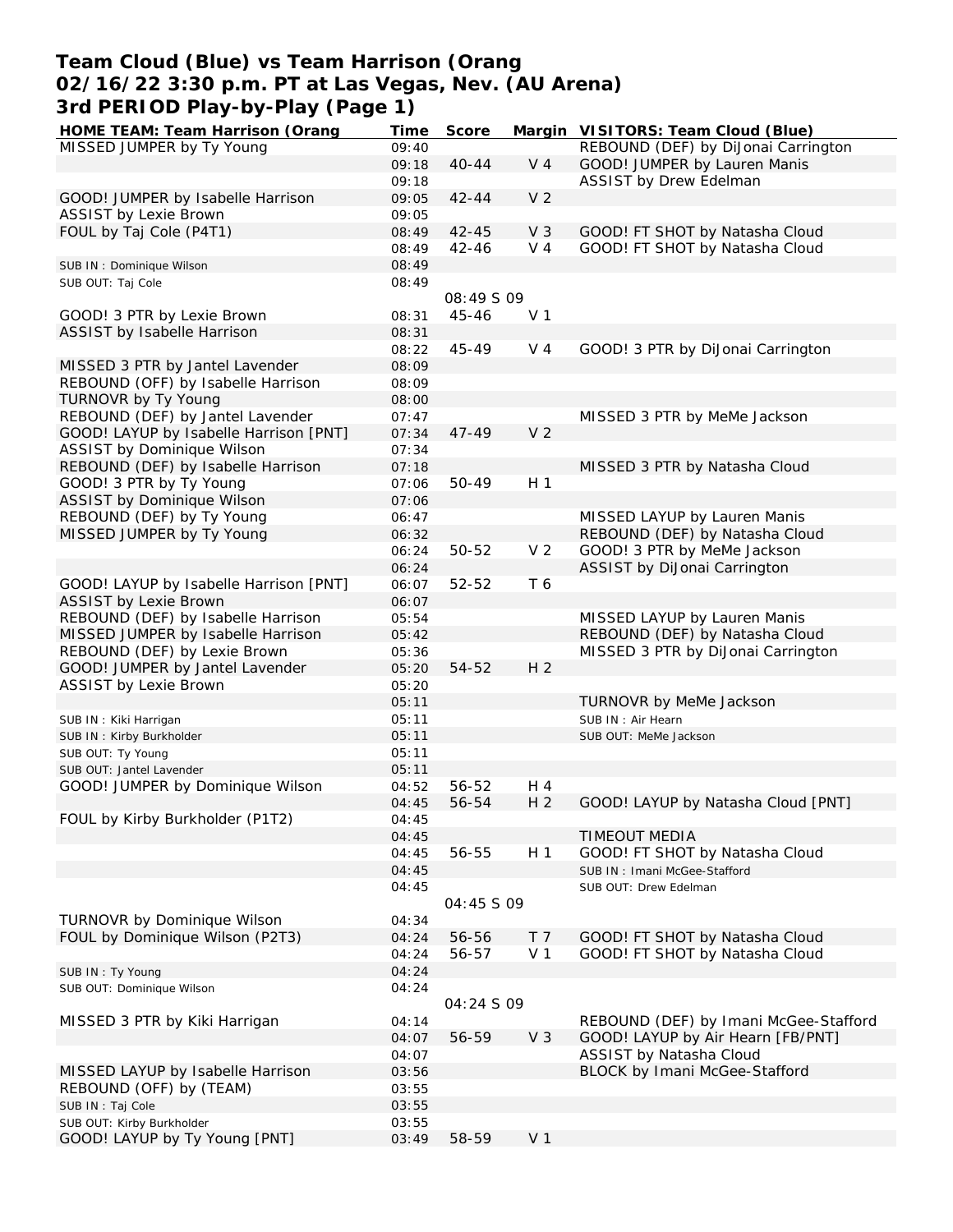# **Team Cloud (Blue) vs Team Harrison (Orang 02/16/22 3:30 p.m. PT at Las Vegas, Nev. (AU Arena) 3rd PERIOD Play-by-Play (Page 2)**

| HOME TEAM: Team Harrison (Orang    | Time  | Score      |                | Margin VISITORS: Team Cloud (Blue)      |
|------------------------------------|-------|------------|----------------|-----------------------------------------|
|                                    | 03:33 | 58-61      | V <sub>3</sub> | GOOD! LAYUP by DiJonai Carrington [PNT] |
|                                    | 03:33 |            |                | <b>ASSIST by Lauren Manis</b>           |
| GOOD! FT SHOT by Kiki Harrigan     | 03:21 | 59-61      | V <sub>2</sub> | FOUL by Lauren Manis (P2T1)             |
| GOOD! FT SHOT by Kiki Harrigan     | 03:21 | 60-61      | V <sub>1</sub> |                                         |
|                                    |       | 03:21 S 12 |                |                                         |
|                                    | 03:07 | 60-64      | V <sub>4</sub> | GOOD! 3 PTR by Natasha Cloud            |
|                                    | 03:07 |            |                | ASSIST by DiJonai Carrington            |
| GOOD! 3 PTR by Isabelle Harrison   | 02:44 | 63-64      | V <sub>1</sub> |                                         |
| ASSIST by Ty Young                 | 02:44 |            |                |                                         |
|                                    | 02:22 |            |                | TURNOVR by Natasha Cloud                |
| STEAL by Ty Young                  | 02:20 |            |                |                                         |
| MISSED JUMPER by Kiki Harrigan     | 02:07 |            |                |                                         |
| REBOUND (OFF) by (TEAM)            | 02:07 |            |                |                                         |
| SUB IN: Jantel Lavender            | 02:04 |            |                |                                         |
| SUB OUT: Kiki Harrigan             | 02:04 |            |                |                                         |
| MISSED JUMPER by Isabelle Harrison | 01:58 |            |                | REBOUND (DEF) by Natasha Cloud          |
|                                    | 01:49 |            |                | MISSED LAYUP by DiJonai Carrington      |
|                                    | 01:49 |            |                | REBOUND (OFF) by Imani McGee-Stafford   |
| REBOUND (DEF) by (TEAM)            | 01:39 |            |                | MISSED JUMPER by Air Hearn              |
|                                    | 01:36 |            |                | SUB IN: MeMe Jackson                    |
|                                    | 01:36 |            |                | SUB OUT: Air Hearn                      |
| MISSED 3 PTR by Taj Cole           | 01:25 |            |                | REBOUND (DEF) by DiJonai Carrington     |
|                                    | 01:17 |            |                | TURNOVR by Natasha Cloud                |
|                                    | 01:17 |            |                | SUB IN: Drew Edelman                    |
|                                    | 01:17 |            |                | SUB OUT: Lauren Manis                   |
| TURNOVR by Ty Young                | 01:06 |            |                |                                         |
|                                    | 01:05 |            |                | STEAL by Imani McGee-Stafford           |
| FOUL by Isabelle Harrison (P2T4)   | 00:57 | 63-65      | V <sub>2</sub> | GOOD! FT SHOT by Natasha Cloud          |
|                                    | 00:57 | 63-66      | V <sub>3</sub> | GOOD! FT SHOT by Natasha Cloud          |
|                                    |       | 00:57 S 09 |                |                                         |
| TURNOVR by Ty Young                | 00:35 |            |                |                                         |
|                                    | 00:34 |            |                | STEAL by Drew Edelman                   |
|                                    | 00:22 | 63-69      | V6             | GOOD! 3 PTR by Natasha Cloud            |
|                                    | 00:22 |            |                | ASSIST by Imani McGee-Stafford          |
| GOOD! JUMPER by Taj Cole           | 00:09 | 65-69      | $V_4$          |                                         |

Team Cloud (Blue) 69, Team Harrison (Orang 65

|                                              | $\mathsf{In}$ | Off | 2nd | Fast |                         |
|----------------------------------------------|---------------|-----|-----|------|-------------------------|
| 3rd period-only Paint T/O Chance Break Bench |               |     |     |      |                         |
| Team Cloud (Blue) 6 7 0 2 2                  |               |     |     |      | Score tied - 2 times.   |
| Team Harrison (Orang 6 2 2                   |               |     |     |      | Lead changed - 4 times. |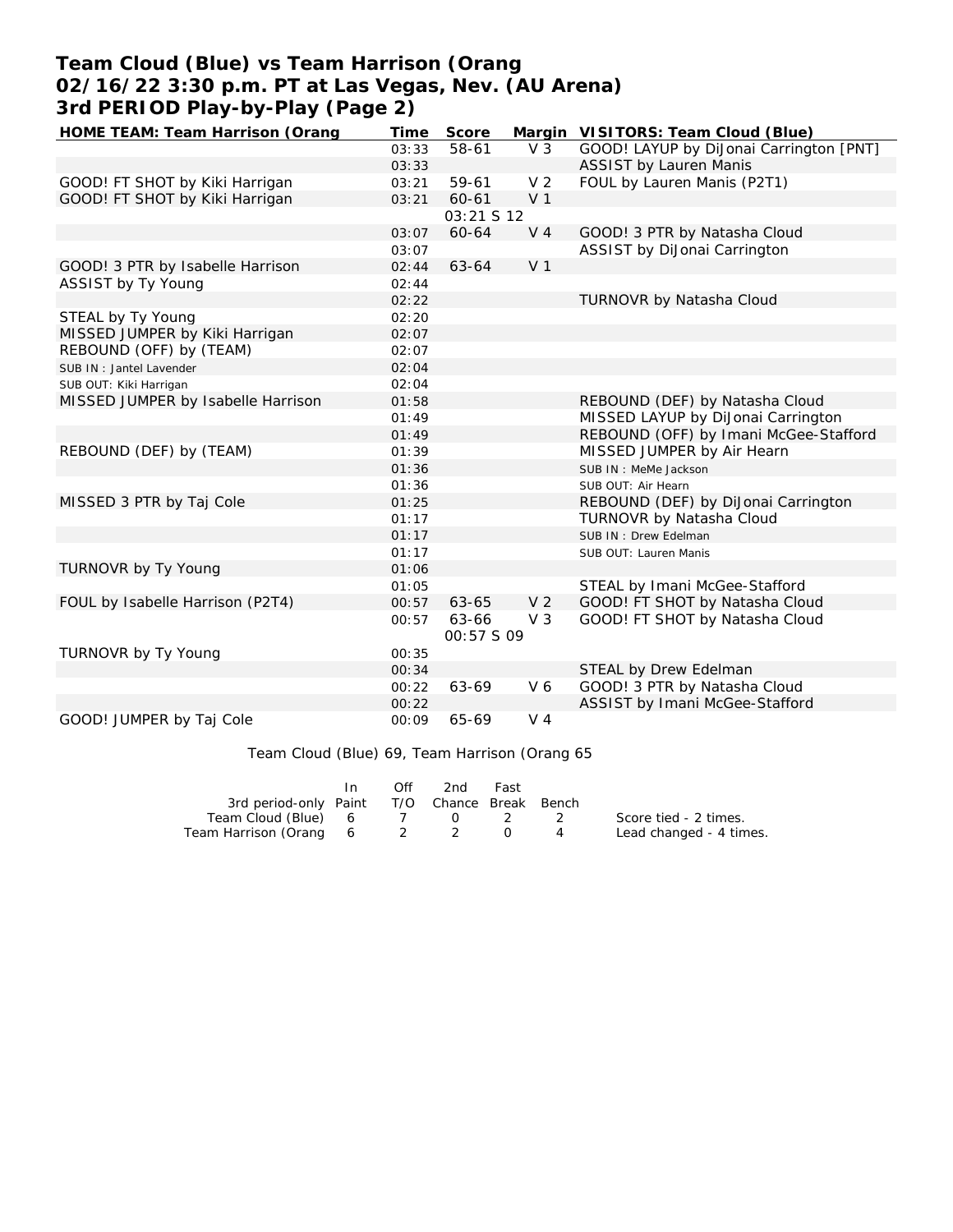# **Team Cloud (Blue) vs Team Harrison (Orang 02/16/22 3:30 p.m. PT at Las Vegas, Nev. (AU Arena) 4th PERIOD Play-by-Play (Page 1)**

| HOME TEAM: Team Harrison (Orang    | Time  | Score             |                | Margin VISITORS: Team Cloud (Blue)       |
|------------------------------------|-------|-------------------|----------------|------------------------------------------|
|                                    | 10:00 |                   |                | SUB IN: Air Hearn                        |
|                                    | 10:00 |                   |                | SUB IN: Imani McGee-Stafford             |
|                                    | 10:00 |                   |                | SUB OUT: Lauren Manis                    |
|                                    | 10:00 |                   |                | SUB OUT: Natasha Cloud                   |
|                                    | 09:40 | $65 - 71$         | V6             | GOOD! LAYUP by DiJonai Carrington [PNT]  |
| GOOD! LAYUP by Taj Cole [PNT]      | 09:29 | $67 - 71$         | V <sub>4</sub> |                                          |
| GOOD! FT SHOT by Taj Cole          | 09:29 | 68-71             | $V_3$          | FOUL by Air Hearn (P1T2)                 |
|                                    |       | 09:29 S 14        |                |                                          |
|                                    | 09:18 |                   |                | TURNOVR by Air Hearn                     |
| GOOD! JUMPER by Isabelle Harrison  | 09:07 | $70 - 71$         | V <sub>1</sub> |                                          |
| ASSIST by Taj Cole                 | 09:07 |                   |                |                                          |
|                                    | 08:52 |                   |                | MISSED 3 PTR by DiJonai Carrington       |
|                                    | 08:52 |                   |                | REBOUND (OFF) by Air Hearn               |
|                                    | 08:49 | $70 - 74$         | V <sub>4</sub> | GOOD! 3 PTR by MeMe Jackson              |
|                                    | 08:49 |                   |                | ASSIST by Air Hearn                      |
| GOOD! FT SHOT by Taj Cole          | 08:38 | $71 - 74$         | V <sub>3</sub> | FOUL by Air Hearn (P2T3)                 |
| GOOD! FT SHOT by Taj Cole          | 08:38 | $72 - 74$         | V <sub>2</sub> |                                          |
|                                    | 08:38 |                   |                | SUB IN: Antoinette Bannister             |
|                                    | 08:38 |                   |                | SUB IN: Lauren Manis                     |
|                                    | 08:38 |                   |                | SUB OUT: Air Hearn                       |
|                                    | 08:38 |                   |                | SUB OUT: Imani McGee-Stafford            |
|                                    |       | 08:38 S 14        |                |                                          |
|                                    | 08:27 | $72 - 76$         | $V_4$          | GOOD! JUMPER by DiJonai Carrington       |
| MISSED JUMPER by Jantel Lavender   | 08:09 |                   |                | <b>BLOCK by Drew Edelman</b>             |
|                                    | 08:07 |                   |                | REBOUND (DEF) by Drew Edelman            |
| FOUL by Jantel Lavender (P1T5)     | 07:50 |                   |                |                                          |
| SUB IN: Kiki Harrigan              | 07:50 |                   |                |                                          |
| SUB OUT: Isabelle Harrison         | 07:50 |                   |                |                                          |
|                                    |       | <i>07:50 P 08</i> |                |                                          |
| BLOCK by Jantel Lavender           | 07:41 |                   |                | MISSED LAYUP by Drew Edelman             |
| REBOUND (DEF) by Jantel Lavender   | 07:39 |                   |                |                                          |
| MISSED LAYUP by Taj Cole           |       |                   |                | REBOUND (DEF) by DiJonai Carrington      |
|                                    | 07:26 |                   |                |                                          |
| REBOUND (DEF) by Kiki Harrigan     | 07:20 |                   |                | MISSED LAYUP by DiJonai Carrington       |
| MISSED JUMPER by Taj Cole          | 07:13 |                   |                | REBOUND (DEF) by Drew Edelman            |
| REBOUND (DEF) by (TEAM)            | 06:54 |                   |                | MISSED JUMPER by Drew Edelman            |
| SUB IN: Kirby Burkholder           | 06:52 |                   |                | SUB IN: Natasha Cloud                    |
| SUB OUT: Ty Young                  | 06:52 |                   |                | SUB OUT: MeMe Jackson                    |
| MISSED LAYUP by Lexie Brown        | 06:29 |                   |                |                                          |
| REBOUND (OFF) by Kirby Burkholder  | 06:29 |                   |                |                                          |
| TURNOVR by Kirby Burkholder        | 06:26 |                   |                |                                          |
|                                    | 06:08 | 72-78             | V6             | GOOD! LAYUP by Drew Edelman [PNT]        |
|                                    | 06:08 |                   |                | ASSIST by Antoinette Bannister           |
| TURNOVR by Kiki Harrigan           | 05:56 |                   |                |                                          |
|                                    | 05:55 |                   |                | STEAL by DiJonai Carrington              |
|                                    | 05:52 | 72-80             | $V_8$          | GOOD! LAYUP by DiJonai Carrington [FB/PN |
| TIMEOUT 30sec                      | 05:36 |                   |                |                                          |
| TIMEOUT MEDIA                      | 05:36 |                   |                |                                          |
| SUB IN: Isabelle Harrison          | 05:36 |                   |                |                                          |
| SUB OUT: Kiki Harrigan             | 05:36 |                   |                |                                          |
| GOOD! 3 PTR by Lexie Brown         | 05:28 | 75-80             | V <sub>5</sub> |                                          |
| ASSIST by Jantel Lavender          | 05:28 |                   |                |                                          |
| REBOUND (DEF) by Isabelle Harrison | 05:01 |                   |                | MISSED 3 PTR by Antoinette Bannister     |
| MISSED 3 PTR by Taj Cole           | 04:47 |                   |                |                                          |
|                                    |       |                   |                |                                          |
| REBOUND (OFF) by Kirby Burkholder  | 04:47 |                   |                |                                          |
| MISSED LAYUP by Taj Cole           | 04:38 |                   |                |                                          |
| REBOUND (OFF) by Kirby Burkholder  | 04:38 |                   |                |                                          |
| MISSED JUMPER by Kirby Burkholder  | 04:22 |                   |                | <b>BLOCK by Lauren Manis</b>             |
|                                    | 04:20 |                   |                | REBOUND (DEF) by DiJonai Carrington      |
|                                    | 04:18 |                   |                | TURNOVR by DiJonai Carrington            |
| TIMEOUT MEDIA                      | 04:18 |                   |                |                                          |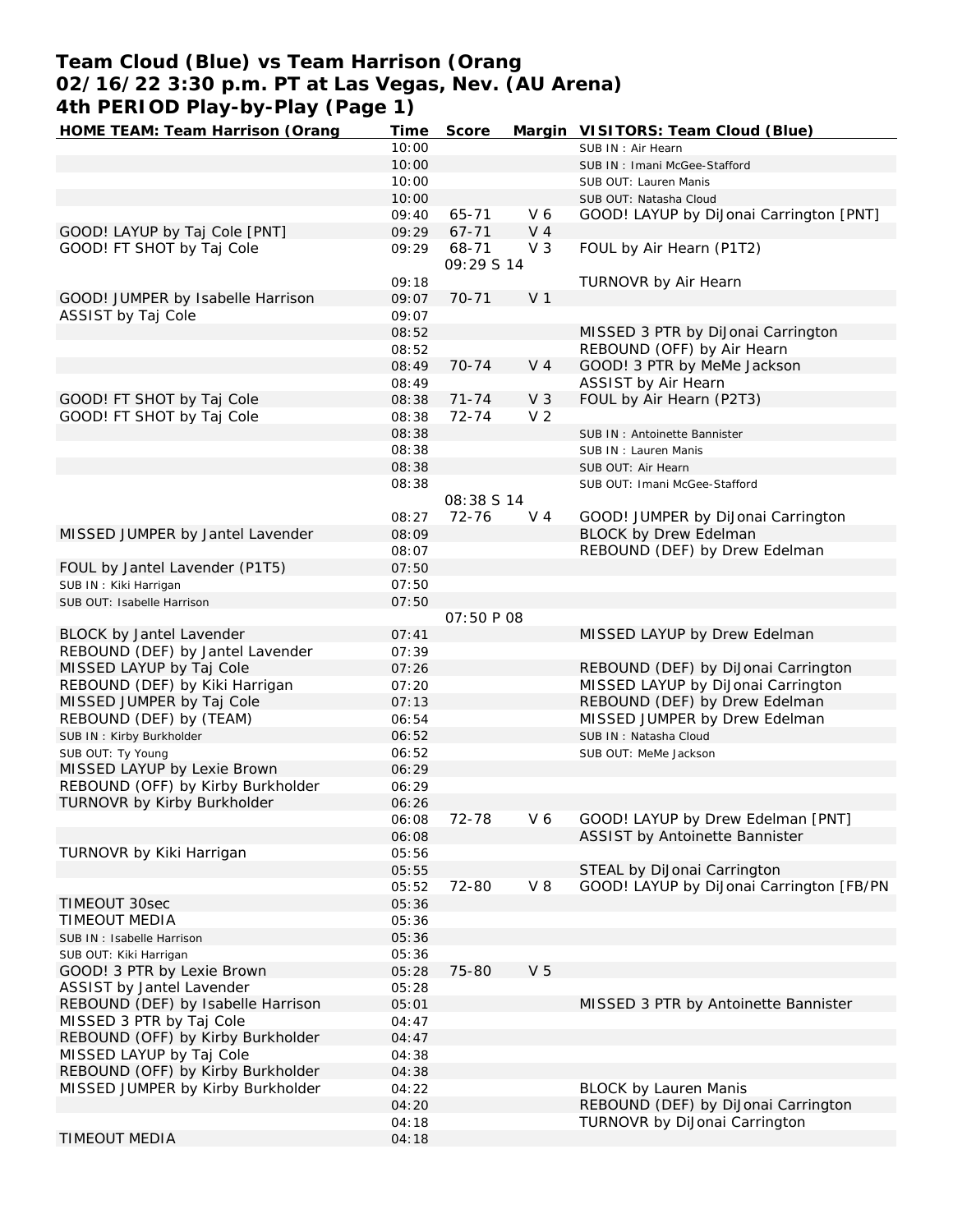# **Team Cloud (Blue) vs Team Harrison (Orang 02/16/22 3:30 p.m. PT at Las Vegas, Nev. (AU Arena) 4th PERIOD Play-by-Play (Page 2)**

| HOME TEAM: Team Harrison (Orang          | <b>Time</b> | Score             |                | Margin VISITORS: Team Cloud (Blue)  |
|------------------------------------------|-------------|-------------------|----------------|-------------------------------------|
|                                          | 04:18       |                   |                | SUB IN : MeMe Jackson               |
|                                          | 04:18       |                   |                | SUB OUT: Antoinette Bannister       |
| MISSED 3 PTR by Taj Cole                 | 03:59       |                   |                | REBOUND (DEF) by Natasha Cloud      |
|                                          | 03:54       |                   |                | TURNOVR by Natasha Cloud            |
| STEAL by Lexie Brown                     | 03:53       |                   |                |                                     |
| MISSED 3 PTR by Kirby Burkholder         | 03:44       |                   |                | REBOUND (DEF) by DiJonai Carrington |
| REBOUND (DEF) by Isabelle Harrison       | 03:18       |                   |                | MISSED LAYUP by DiJonai Carrington  |
| TURNOVR by Isabelle Harrison             | 03:04       |                   |                |                                     |
|                                          | 03:03       |                   |                | STEAL by MeMe Jackson               |
|                                          | 02:50       |                   |                | TURNOVR by Natasha Cloud            |
| STEAL by Taj Cole                        | 02:49       |                   |                |                                     |
| GOOD! LAYUP by Isabelle Harrison [FB/PNT | 02:45       | 77-80             | V <sub>3</sub> |                                     |
| ASSIST by Taj Cole                       | 02:45       |                   |                |                                     |
|                                          | 02:32       | $77 - 82$         | V <sub>5</sub> | GOOD! JUMPER by DiJonai Carrington  |
| MISSED LAYUP by Jantel Lavender          | 02:08       |                   |                | REBOUND (DEF) by Natasha Cloud      |
| FOUL by Jantel Lavender (P2T6)           | 01:56       | 77-83             | V 6            | GOOD! FT SHOT by Natasha Cloud      |
|                                          | 01:56       | 77-84             | V <sub>7</sub> | GOOD! FT SHOT by Natasha Cloud      |
| SUB IN: Ty Young                         | 01:56       |                   |                |                                     |
| SUB OUT: Kirby Burkholder                | 01:56       |                   |                |                                     |
|                                          |             | <i>01:56 S 09</i> |                |                                     |
| GOOD! LAYUP by Isabelle Harrison [PNT]   | 01:38       | 79-84             | V <sub>5</sub> |                                     |
| ASSIST by Jantel Lavender                | 01:38       |                   |                |                                     |
|                                          | 01:29       |                   |                | TURNOVR by MeMe Jackson             |
| STEAL by Isabelle Harrison               | 01:28       |                   |                |                                     |
| GOOD! 3 PTR by Lexie Brown               | 01:20       | 82-84             | V <sub>2</sub> |                                     |
| ASSIST by Isabelle Harrison              | 01:20       |                   |                |                                     |
| REBOUND (DEF) by Jantel Lavender         | 00:56       |                   |                | MISSED 3 PTR by Lauren Manis        |
|                                          | 00:41       |                   |                | FOUL by Drew Edelman (P1T4)         |
| TIMEOUT TEAM                             | 00:41       |                   |                |                                     |
| MISSED FT SHOT by Isabelle Harrison      | 00:41       |                   |                |                                     |
| REBOUND (OFF) by (DEADBALL)              | 00:41       |                   |                |                                     |
| GOOD! FT SHOT by Isabelle Harrison       | 00:41       | 83-84             | V <sub>1</sub> |                                     |
|                                          |             | <i>00:41 S 02</i> |                |                                     |
| BLOCK by Isabelle Harrison               | 00:24       |                   |                | MISSED 3 PTR by Lauren Manis        |
|                                          | 00:22       |                   |                | REBOUND (OFF) by Drew Edelman       |
|                                          | 00:16       |                   |                | TURNOVR by (TEAM)                   |
| GOOD! JUMPER by Taj Cole                 | 00:09       | 85-84             | H <sub>1</sub> |                                     |
|                                          | 00:08       |                   |                | TIMEOUT 30sec                       |
| FOUL by Taj Cole (P5T7)                  | 00:04       |                   |                |                                     |
| TIMEOUT 30sec                            | 00:04       |                   |                |                                     |
| FOUL TECHNCL by the bench                | 00:04       | 85-85             | T 8            | GOOD! FT SHOT by Natasha Cloud      |
|                                          | 00:04       | 85-86             | V <sub>1</sub> | GOOD! FT SHOT by Natasha Cloud      |
|                                          | 00:04       | 85-87             | V <sub>2</sub> | GOOD! FT SHOT by Natasha Cloud      |
|                                          |             | 00:04 P 09        |                |                                     |

Team Cloud (Blue) 87, Team Harrison (Orang 85

|                                              | In. | Off | 2nd   | Fast |        |                         |
|----------------------------------------------|-----|-----|-------|------|--------|-------------------------|
| 4th period-only Paint T/O Chance Break Bench |     |     |       |      |        |                         |
| Team Cloud (Blue) 6 4 3 2                    |     |     |       |      | $\Box$ | Score tied - 1 time.    |
| Team Harrison (Orang 6                       |     |     | 9 0 2 |      |        | Lead changed - 2 times. |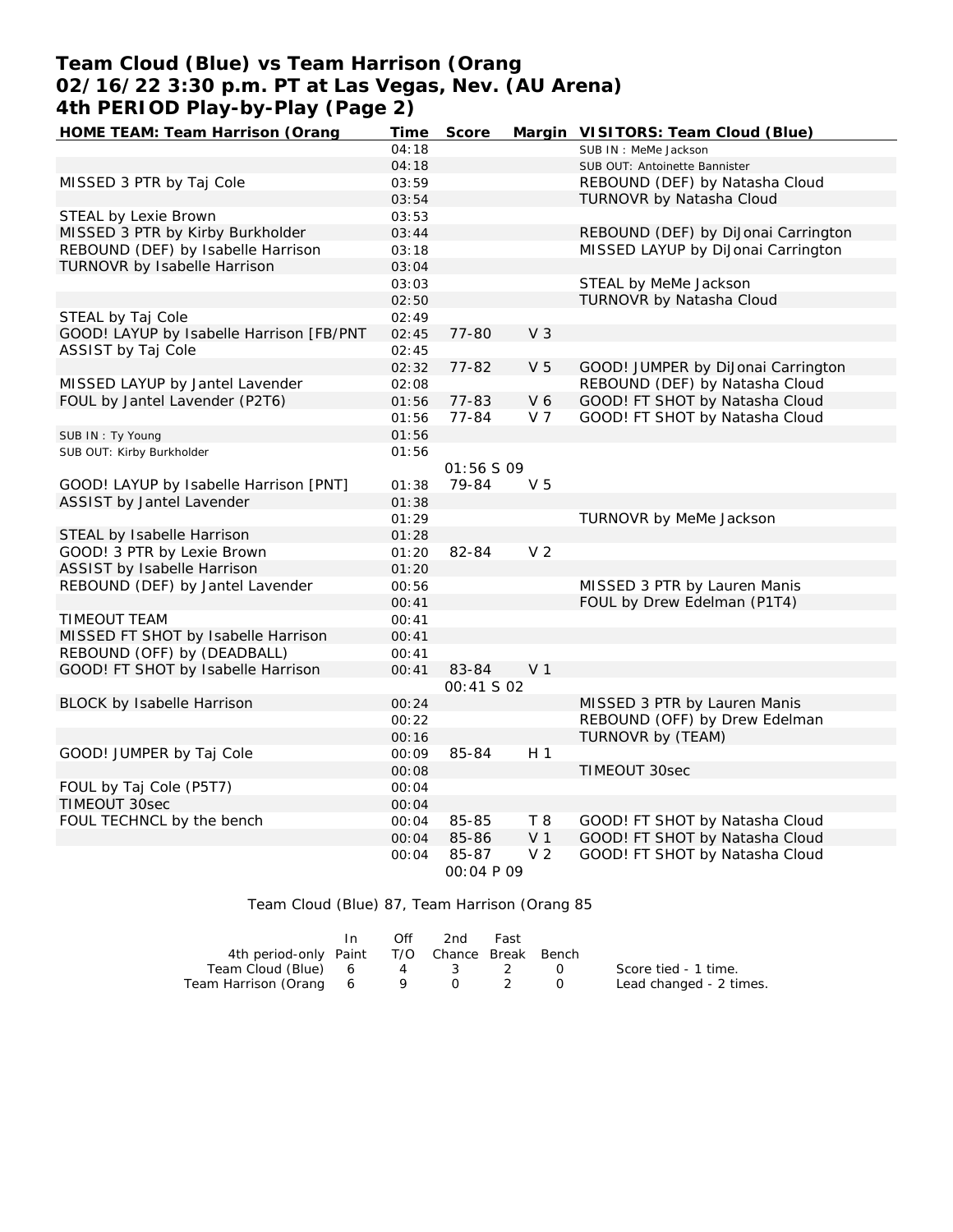### **Official Basketball Box Score -- 1st Period-Only Team Cloud (Blue) vs Team Harrison (Orang 02/16/22 3:30 p.m. PT at Las Vegas, Nev. (AU Arena)**

**Team Cloud (Blue) 16**

|    |                                                          |         | Total    | $3-$ Ptr      |         | Rebounds       |                |                |          |                |   |    |                |     |                      |
|----|----------------------------------------------------------|---------|----------|---------------|---------|----------------|----------------|----------------|----------|----------------|---|----|----------------|-----|----------------------|
| ## | Player                                                   |         |          | FG-FGA FG-FGA | FT-FTA  | Off Def        |                | Totl           | PF       | ТP             | A | TO | <b>Blk</b>     | Stl | Min                  |
| 08 | Drew Edelman                                             | $\star$ | $O - 4$  | $0 - 0$       | $0 - 0$ |                |                |                | Ο        |                | Ο |    | 0              |     | 5                    |
| 09 | Natasha Cloud                                            | $\star$ | $2 - 3$  | $0 - 1$       | $0 - 0$ | 1              | O              | 1              | O        | 4              |   | Ω  | $\Omega$       |     | 10                   |
| 25 | Lauren Manis                                             | $\star$ | $2 - 5$  | $O - 1$       | 1-1     | O              | O              | 0              | Ω        | 5              | Ο | Ω  | $\overline{0}$ |     | 9                    |
| 41 | DiJonai Carrington                                       | $\star$ | $2 - 7$  | $O - 1$       | $0 - 0$ | $\overline{2}$ | $\overline{4}$ | 6              |          | 4              |   |    | 0              |     | 10                   |
| 90 | MeMe Jackson                                             | $\star$ | $0 - 2$  | $0 - 2$       | $0 - 0$ | 0              | $\Omega$       | 0              | Ω        | 0              | Ω | ∩  | O              | ∩   | 5                    |
| 33 | Antoinette Bannister                                     |         | $O-O$    | $O-O$         | $0 - 0$ | 0              | O              | 0              | O        | 0              | O | Ω  | $\Omega$       |     | $O+$                 |
| 34 | Imani McGee-Stafford                                     |         | $O - 1$  | $0 - 0$       | $0 - 0$ | $\mathcal{O}$  | 3              | 3              | Ω        | 0              | Ο |    | 1              |     | 4                    |
| 75 | Air Hearn                                                |         | 1-1      | $1 - 1$       | $0 - 0$ | $\Omega$       |                | 1              | $\Omega$ | 3 <sup>1</sup> | O | Ω  | $\Omega$       |     | $\overline{4}$       |
|    | Team                                                     |         |          |               |         | O              | $\Omega$       | 0              |          |                |   |    |                |     |                      |
|    | Totals                                                   |         | $7 - 23$ | $1 - 6$       | $1 - 1$ | 4              | 8              | $\overline{2}$ |          | 16             | 2 |    |                | 3   |                      |
|    | FG %:<br>30.4%<br>$7 - 23$<br>3FG %:<br>16.7%<br>$1 - 6$ |         |          |               |         |                |                |                |          |                |   |    |                |     | Deadball<br>Rebounds |

FT %: 1-1 100.0

#### **Team Harrison (Orang 20**

|                |                                                                                          |         | Total    | 3-Ptr         |         |                | Rebounds       |                |                |                |          |          |          |          |                           |
|----------------|------------------------------------------------------------------------------------------|---------|----------|---------------|---------|----------------|----------------|----------------|----------------|----------------|----------|----------|----------|----------|---------------------------|
| ##             | Player                                                                                   |         |          | FG-FGA FG-FGA | FT-FTA  | Off Def Tot    |                |                | PF             | TPI            | A        | TO       | Blk      | Stll     | Min                       |
| 01             | Ty Young                                                                                 | $\star$ | $0 - 1$  | $0 - 1$       | $0-0$   | 0              | 3              | 3              |                | 0              |          |          | O        | 0        | 6                         |
| 02             | <b>Isabelle Harrison</b>                                                                 | $\star$ | $1 - 4$  | $O-O$         | $O-O$   |                | $\overline{4}$ | 5              | $\Omega$       | $\overline{2}$ | 2        | $\Omega$ | $\Omega$ |          |                           |
| 04             | Lexie Brown                                                                              | $\star$ | $1 - 2$  | $O - 1$       | $0 - 0$ | $\overline{O}$ | $\Omega$       | $\overline{O}$ | O              | $\overline{2}$ |          | 0        | $\Omega$ | 0        | 10                        |
| O <sub>7</sub> | Jantel Lavender                                                                          | $\star$ | $2 - 3$  | $0 - 0$       | $O - O$ | 1              |                | $\overline{2}$ | $\Omega$       | $\overline{4}$ | $\Omega$ | $\Omega$ | $\Omega$ | $\Omega$ | 6                         |
| 14             | Taj Cole                                                                                 | $\star$ | $1 - 3$  | $1 - 2$       | $O-O$   |                |                | 2              | O              | 3              |          |          | $\Omega$ | 0        | 8                         |
| 12             | Kiki Harrigan                                                                            |         | $2 - 4$  | $1 - 1$       | $0 - 0$ | $\overline{O}$ | 0              | $\overline{O}$ |                | 5 <sup>1</sup> | $\Omega$ | $\Omega$ | $\Omega$ | 0        | 5                         |
| 20             | Kirby Burkholder                                                                         |         | $2 - 2$  | $O-O$         | $O-O$   | $\overline{O}$ |                |                | $\Omega$       | 4              | $\Omega$ | $\Omega$ | $\Omega$ | 0        | 3                         |
| 38             | Dominique Wilson                                                                         |         | $O - 1$  | $0 - 0$       | $0-0$   | 0              | $\overline{2}$ | 2              | $\Omega$       | $\Omega$       | $\Omega$ |          | $\Omega$ | 0        | $\mathbf{1}$              |
|                | Team                                                                                     |         |          |               |         | O              | $\Omega$       | 0              |                |                |          |          |          |          |                           |
|                | <b>Totals</b>                                                                            |         | $9 - 20$ | $2 - 5$       | $O-O$   | 3              | 12             | 15             | $\overline{2}$ | 20             | 5        | 3        | $\circ$  |          |                           |
|                | $FG \%$ :<br>$9 - 20$<br>45.0%<br>3FG %:<br>$2 - 5$<br>40.0%<br>FT %:<br>0.0%<br>$0 - 0$ |         |          |               |         |                |                |                |                |                |          |          |          |          | Deadball<br>Rebounds<br>O |

Officials: D. Robinson-Ashe, DeSelle Dean, S. Petronyte Sandoval Technical fouls: Team Cloud (Blue)-None. Team Harrison (Orang-None. Attendance:

| Score by periods     | 1st | $\vert$ 2nd $\vert$ 3rd $\vert$ 4th |  | Total |
|----------------------|-----|-------------------------------------|--|-------|
| Team Cloud (Blue)    |     |                                     |  |       |
| Team Harrison (Orang |     |                                     |  |       |

In Off 2nd Fast Points Paint T/O Chance Break Bench 100 8 2 0 2 3 99 10 2 4 0 9

0

Last FG - 100 1st-01:03, 99 1st-01:22.

Largest lead - 100 None, 99 by 9 1st-06:58. 100 led for 00:00. 99 led for 39:06. Game was tied for -9:-6.

| Score tied - 0 times.   |
|-------------------------|
| Lead changed - 0 times. |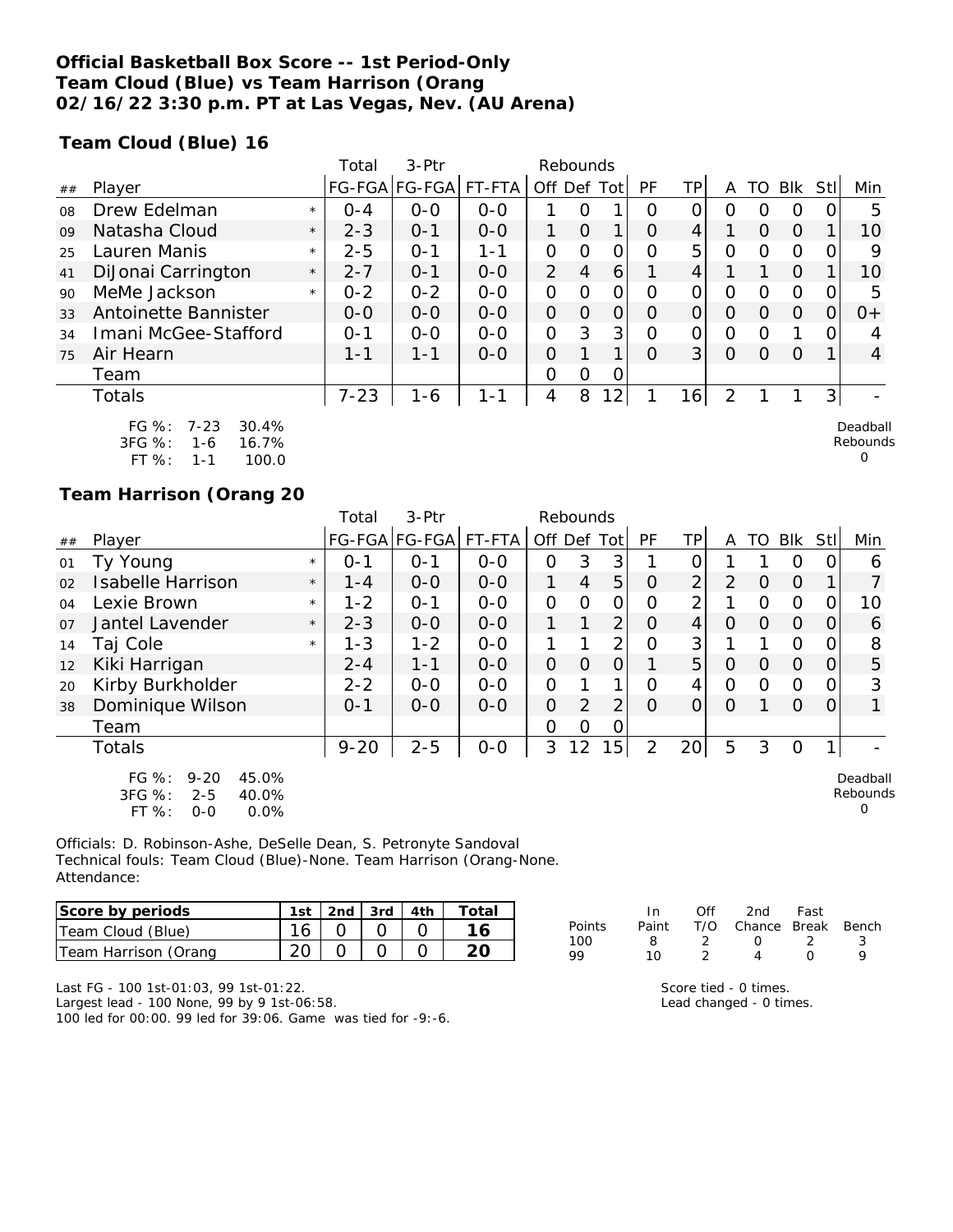### **Official Basketball Box Score -- 2nd Period-Only Team Cloud (Blue) vs Team Harrison (Orang 02/16/22 3:30 p.m. PT at Las Vegas, Nev. (AU Arena)**

**Team Cloud (Blue) 26**

|    |                                                                                       |         | Total    | 3-Ptr         |         | Rebounds       |          |                |           |                |          |          |            |                |                           |
|----|---------------------------------------------------------------------------------------|---------|----------|---------------|---------|----------------|----------|----------------|-----------|----------------|----------|----------|------------|----------------|---------------------------|
| ## | Player                                                                                |         |          | FG-FGA FG-FGA | FT-FTA  | Off Def Tot    |          |                | <b>PF</b> | ΤP             | A        | TO       | <b>Blk</b> | Stll           | Min                       |
| 08 | Drew Edelman                                                                          | $\star$ | $1 - 2$  | $O-O$         | $0 - 1$ | $\overline{2}$ |          | 3              | 0         | 2              | Ω        | Ω        | 0          |                |                           |
| 09 | Natasha Cloud                                                                         | $\star$ | 1-1      | $1 - 1$       | $0 - 0$ | $\overline{O}$ | 2        | $\overline{2}$ | Ο         | 3              | 2        | 2        | $\Omega$   | O              | 8                         |
| 25 | Lauren Manis                                                                          | $\star$ | $3 - 4$  | $2 - 2$       | $5 - 5$ |                | 2        | 3              |           | 13             |          | Ω        | 0          |                |                           |
| 41 | DiJonai Carrington                                                                    | $\star$ | 1 - 4    | $0 - 1$       | $1 - 2$ | $\Omega$       | 0        | 0              |           | 3              | $\circ$  | $\Omega$ | $\Omega$   |                |                           |
| 90 | MeMe Jackson                                                                          | $\star$ | $1 - 5$  | $1 - 3$       | $0 - 0$ | 0              |          | 1              | Ω         | 3              | Ω        |          | 0          |                | 8                         |
| 33 | Antoinette Bannister                                                                  |         | $0 - 0$  | $0-0$         | $0-0$   | $\Omega$       | $\Omega$ | $\overline{O}$ | $\Omega$  | $\overline{O}$ | O        | $\Omega$ | $\Omega$   | 0              | 2                         |
| 34 | Imani McGee-Stafford                                                                  |         | 1-1      | $0 - 0$       | $0-0$   |                |          | 2              |           | 2              | Ο        | Ω        | 0          |                | 3                         |
| 36 | <b>Grace Hunter</b>                                                                   |         | $0 - 1$  | $O - 1$       | $0-0$   | 1              | $\Omega$ | 1              | O         | $\Omega$       | $\circ$  | 0        | $\Omega$   | 0              |                           |
| 69 | Antoinette Thompson                                                                   |         | $0 - 0$  | $0-0$         | $0-0$   | $\mathcal{O}$  | $\Omega$ | 0              | $\Omega$  | $\Omega$       | $\Omega$ | $\Omega$ | $\Omega$   | O              |                           |
| 75 | Air Hearn                                                                             |         | $0 - 1$  | $0 - 0$       | $0-0$   | $\Omega$       | $\Omega$ | $\Omega$       | $\Omega$  | $\Omega$       | 0        |          | $\Omega$   | 0              | 2                         |
|    | Team                                                                                  |         |          |               |         |                |          | 2              |           |                |          |          |            |                |                           |
|    | Totals                                                                                |         | $8 - 19$ | $4 - 8$       | $6 - 8$ | 6              | 8        | 14             | 3         | 26             | 3        | 4        | 0          | $\overline{2}$ |                           |
|    | $FG \%$ :<br>42.1%<br>$8 - 19$<br>3FG %:<br>50.0%<br>4-8<br>FT %:<br>75.0%<br>$6 - 8$ |         |          |               |         |                |          |                |           |                |          |          |            |                | Deadball<br>Rebounds<br>Ω |

### **Team Harrison (Orang 20**

|    |                                                                                      |         | Total    | 3-Ptr                |         | Rebounds    |                |                |    |                |                |                |          |          |                      |
|----|--------------------------------------------------------------------------------------|---------|----------|----------------------|---------|-------------|----------------|----------------|----|----------------|----------------|----------------|----------|----------|----------------------|
| ## | Player                                                                               |         |          | FG-FGA FG-FGA FT-FTA |         | Off Def Tot |                |                | PF | ΤP             | A              | TO             | Blk      | Stll     | Min                  |
| 01 | Ty Young                                                                             | $\star$ | $2 - 2$  | 1-1                  | $0-0$   | 0           |                |                |    | 5              |                | $\Omega$       | O        |          | 8                    |
| 02 | <b>Isabelle Harrison</b>                                                             | $\star$ | $0 - 4$  | $0 - 0$              | $0 - 0$ | O           | $\Omega$       | $\Omega$       |    | $\overline{O}$ | 4              |                | $\Omega$ | 2        | 9                    |
| 04 | Lexie Brown                                                                          | $\star$ | $2 - 2$  | 1-1                  | $0-0$   | 1           | 0              | 1              |    | 5              |                | $\Omega$       | $\Omega$ |          | 9                    |
| 07 | Jantel Lavender                                                                      | $\star$ | $3 - 5$  | $0 - 0$              | $0 - 0$ | 0           | $\overline{2}$ | 2 <sub>1</sub> | O  | 6              | $\Omega$       | $\overline{2}$ |          |          | 10                   |
| 14 | Taj Cole                                                                             | $\star$ | 1-1      | $0 - 0$              | $O - O$ | 0           |                | 1              | 3  | $\overline{2}$ | 0              | $\Omega$       | $\circ$  |          | 4                    |
| 12 | Kiki Harrigan                                                                        |         | $0 - 0$  | $0 - 0$              | $0 - 0$ | O           | $\Omega$       | $\overline{O}$ | O  | 0              | $\Omega$       | $\Omega$       | $\Omega$ | $\Omega$ | $0+$                 |
| 37 | Chelsea Phillips                                                                     |         | $1 - 2$  | $O - 1$              | $0-0$   | 0           | 1              | 1              | Ω  | $\overline{2}$ | $\overline{O}$ | $\Omega$       | $\Omega$ |          |                      |
| 38 | Dominique Wilson                                                                     |         | $0 - 2$  | $0 - 2$              | $0-0$   | 0           |                | 1              |    | 0              | 1              | $\Omega$       | $\Omega$ |          | 5                    |
|    | Team                                                                                 |         |          |                      |         | 0           |                | 1              |    |                |                |                |          |          |                      |
|    | Totals                                                                               |         | $9 - 18$ | $2 - 5$              | $0-0$   |             |                | 8              |    | 20             |                | 3              |          | 3        |                      |
|    | FG %:<br>$9 - 18$<br>50.0%<br>3FG %:<br>40.0%<br>$2 - 5$<br>FT %:<br>0.0%<br>$0 - 0$ |         |          |                      |         |             |                |                |    |                |                |                |          |          | Deadball<br>Rebounds |

Officials: D. Robinson-Ashe, DeSelle Dean, S. Petronyte Sandoval Technical fouls: Team Cloud (Blue)-None. Team Harrison (Orang-None. Attendance:

| Score by periods     | 1st $\vert$ 2nd $\vert$ 3rd $\vert$ 4th |  | Total |
|----------------------|-----------------------------------------|--|-------|
| Team Cloud (Blue)    | 26                                      |  |       |
| Team Harrison (Orang |                                         |  |       |

|        | In.   | Off | 2nd                    | Fast             |  |
|--------|-------|-----|------------------------|------------------|--|
| Points | Paint |     | T/O Chance Break Bench |                  |  |
| 100    | 6     | 5   |                        | $\left( \right)$ |  |
| 99     | 4     | Б.  | $\left( \right)$       | $\mathcal{D}$    |  |
|        |       |     |                        |                  |  |

Last FG - 100 2nd-00:38, 99 2nd-00:19. Largest lead - 100 by 3 2nd-04:31, 99 by 11 2nd-08:10. 100 led for 22:05. 99 led for -4:-38. Game was tied for 02:33. Score tied - 5 times. Lead changed - 3 times.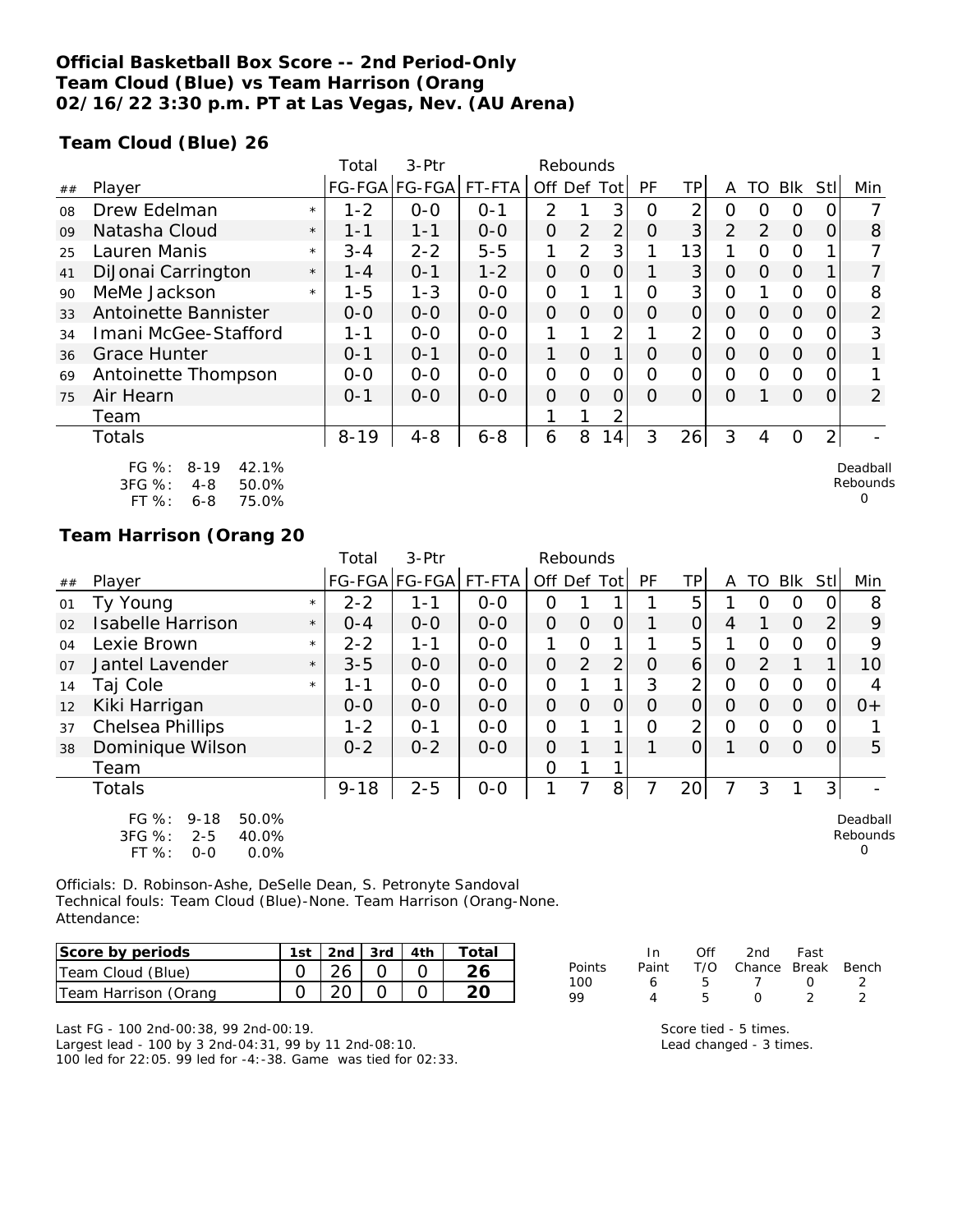### **Official Basketball Box Score -- 3rd Period-Only Team Cloud (Blue) vs Team Harrison (Orang 02/16/22 3:30 p.m. PT at Las Vegas, Nev. (AU Arena)**

**Team Cloud (Blue) 27**

|    |                                                              |         | Total    | $3-Ptr$       |         | Rebounds      |          |                |           |                 |   |                  |                |                |                      |
|----|--------------------------------------------------------------|---------|----------|---------------|---------|---------------|----------|----------------|-----------|-----------------|---|------------------|----------------|----------------|----------------------|
| ## | Player                                                       |         |          | FG-FGA FG-FGA | FT-FTA  | Off Def       |          | Totl           | <b>PF</b> | <b>TP</b>       |   | TO               | Blk            | Stl            | Min                  |
| 08 | Drew Edelman                                                 | $\star$ | $0 - 0$  | $0 - 0$       | $0 - 0$ | 0             | O        | 0              | O         |                 |   |                  | Ο              |                | 6                    |
| 09 | Natasha Cloud                                                | $\star$ | $3 - 4$  | $2 - 3$       | $7 - 7$ | 0             | 3        | 3              | O         | 15 <sub>1</sub> |   | $\overline{2}$   | $\Omega$       |                | 10                   |
| 25 | Lauren Manis                                                 | $\star$ | $1 - 3$  | $0 - 0$       | $0 - 0$ | $\mathcal{O}$ | $\Omega$ | 0              |           | ⌒               |   | ი                | $\overline{0}$ |                | 8                    |
| 41 | DiJonai Carrington                                           | $\star$ | $2 - 4$  | $1 - 2$       | $0 - 0$ | 0             | 2        | 2              | O         | 5               | 2 | $\left( \right)$ | $\Omega$       |                | 10                   |
| 90 | MeMe Jackson                                                 | $\star$ | $1 - 2$  | $1 - 2$       | $0 - 0$ | $\Omega$      | O        | 0              | Ω         | 3 <sup>1</sup>  | 0 |                  | O              |                | 6                    |
| 34 | Imani McGee-Stafford                                         |         | $0 - 0$  | $0 - 0$       | $0 - 0$ |               |          | $\overline{2}$ | O         | 0               | 1 |                  |                |                | 4                    |
| 75 | Air Hearn                                                    |         | $1 - 2$  | $0 - 0$       | $O-O$   | 0             | O        | 0              | Ω         | 2               | Ω |                  | ∩              |                | 3                    |
|    | Team                                                         |         |          |               |         | $\Omega$      | $\Omega$ | $\overline{0}$ |           |                 |   |                  |                |                |                      |
|    | Totals                                                       |         | $8 - 15$ | $4 - 7$       | $7 - 7$ | 1             | 6        | 7.             |           | 27              | 6 | 3                |                | $\overline{2}$ |                      |
|    | $FG \%$ :<br>$8 - 15$<br>53.3%<br>3FG %:<br>57.1%<br>$4 - 7$ |         |          |               |         |               |          |                |           |                 |   |                  |                |                | Deadball<br>Rebounds |

| 3FG %:    | 4-7 | 57.1% |
|-----------|-----|-------|
| FT $\%$ : | 7-7 | 100.0 |

### **Team Harrison (Orang 25**

|    |                                                                                            |         | Total     | 3-Ptr         |         |                | Rebounds |                |          |                |                |          |             |      |                           |
|----|--------------------------------------------------------------------------------------------|---------|-----------|---------------|---------|----------------|----------|----------------|----------|----------------|----------------|----------|-------------|------|---------------------------|
| ## | Player                                                                                     |         |           | FG-FGA FG-FGA | FT-FTA  | Off Def Tot    |          |                | PF       | TP             | A              | TO       | Blk         | Stll | Min                       |
| 01 | Ty Young                                                                                   | $\star$ | $2 - 4$   | 1-1           | $0-0$   | O              |          |                | Ω        | 5              |                | 3        | $\Omega$    |      | 9                         |
| 02 | <b>Isabelle Harrison</b>                                                                   | $\star$ | $4 - 7$   | $1 - 1$       | $O-O$   |                | 2        | 3              |          | 9              |                | O        | $\Omega$    | 0    | 10                        |
| 04 | Lexie Brown                                                                                | $\star$ | 1-1       | 1-1           | $0 - 0$ | $\overline{O}$ |          | 1              | 0        | 3 <sup>1</sup> | 3              | 0        | $\Omega$    | 0    | 10                        |
| 07 | Jantel Lavender                                                                            | $\star$ | $1 - 2$   | $0 - 1$       | $O - O$ | $\overline{O}$ |          | 1              | $\Omega$ | $\overline{2}$ | $\Omega$       | $\Omega$ | $\Omega$    | 0    | 6                         |
| 14 | Taj Cole                                                                                   | $\star$ | $1 - 2$   | $O - 1$       | $0-0$   | O              | 0        | $\mathcal{O}$  |          | 2              | $\overline{O}$ | Ο        | $\mathbf 0$ | O    | 5                         |
| 12 | Kiki Harrigan                                                                              |         | $0 - 2$   | $0 - 1$       | $2 - 2$ | $\overline{O}$ | $\Omega$ | $\overline{O}$ | $\Omega$ | $\overline{2}$ | $\Omega$       | O        | $\Omega$    | 0    | 2                         |
| 20 | Kirby Burkholder                                                                           |         | $0-0$     | $0-0$         | $O-O$   | O              | 0        | $\mathcal{O}$  |          | 0              | 0              | 0        | $\Omega$    | 0    |                           |
| 38 | Dominique Wilson                                                                           |         | $1 - 1$   | $0 - 0$       | $0-0$   | $\overline{O}$ | $\Omega$ | 0              |          | $\overline{2}$ | 2              |          | $\Omega$    | 0    | $\overline{4}$            |
|    | Team                                                                                       |         |           |               |         | $\overline{2}$ |          | 3              |          |                |                |          |             |      |                           |
|    | Totals                                                                                     |         | $10 - 19$ | $3 - 6$       | $2 - 2$ | 3              | 6        | $\overline{9}$ | 4        | 25             |                | 4        | O           | 1    |                           |
|    | $FG \%$ :<br>$10 - 19$<br>52.6%<br>3FG %:<br>$3 - 6$<br>50.0%<br>FT %:<br>100.0<br>$2 - 2$ |         |           |               |         |                |          |                |          |                |                |          |             |      | Deadball<br>Rebounds<br>O |

Officials: D. Robinson-Ashe, DeSelle Dean, S. Petronyte Sandoval Technical fouls: Team Cloud (Blue)-None. Team Harrison (Orang-None. Attendance:

| Score by periods     | 1st | 2nd $\sqrt{3}$ 3rd $\sqrt{4}$ 4th |  |
|----------------------|-----|-----------------------------------|--|
| Team Cloud (Blue)    |     |                                   |  |
| Team Harrison (Orang |     |                                   |  |

|        | In.   | ∩ff | 2nd                    | Fast             |  |
|--------|-------|-----|------------------------|------------------|--|
| Points | Paint |     | T/O Chance Break Bench |                  |  |
| 100    | 6     |     | $\sqrt{2}$             |                  |  |
| 99     |       |     |                        | $\left( \right)$ |  |

0

Last FG - 100 3rd-00:22, 99 3rd-00:09.

Largest lead - 100 by 6 3rd-00:22, 99 by 11 2nd-08:10. 100 led for 07:35. 99 led for 01:38. Game was tied for 00:47.

| Score tied - 2 times.   |  |
|-------------------------|--|
| Lead changed - 4 times. |  |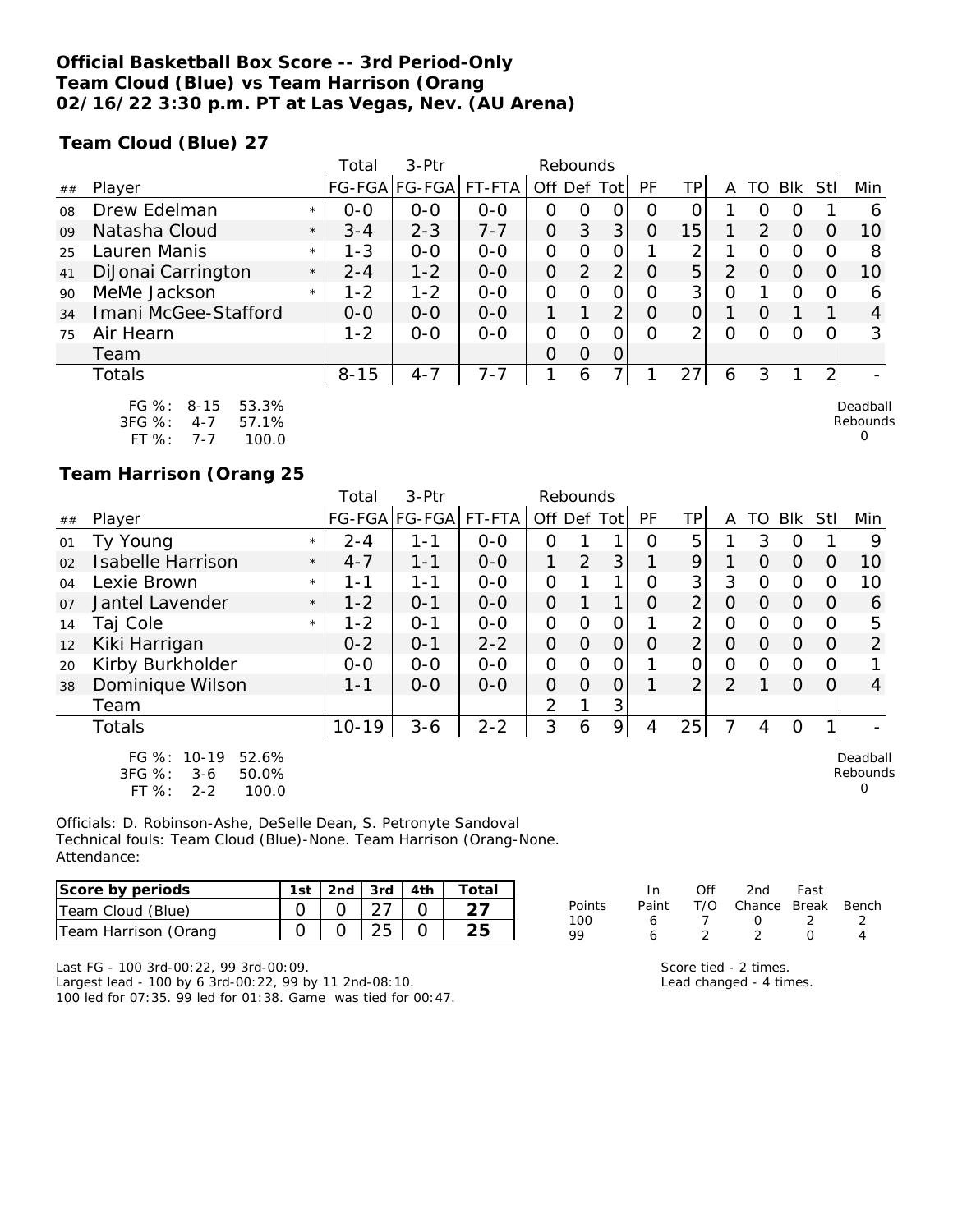### **Official Basketball Box Score -- 4th Period-Only Team Cloud (Blue) vs Team Harrison (Orang 02/16/22 3:30 p.m. PT at Las Vegas, Nev. (AU Arena)**

**Team Cloud (Blue) 18**

|    |                                                              |         | Total    | $3-$ Ptr             |         | Rebounds       |                |                |               |                |   |               |                |                |                      |
|----|--------------------------------------------------------------|---------|----------|----------------------|---------|----------------|----------------|----------------|---------------|----------------|---|---------------|----------------|----------------|----------------------|
| ## | Player                                                       |         |          | FG-FGA FG-FGA FT-FTA |         | Off Def        |                | Tot l          | <b>PF</b>     | TP             | A | TO            | <b>Blk</b>     | Stl            | Min                  |
| 08 | Drew Edelman                                                 | $\star$ | $1 - 3$  | $0 - 0$              | $O - O$ |                | 2              | 3              |               | ⌒              | Ο |               |                |                | 10                   |
| 09 | Natasha Cloud                                                | $\star$ | $0 - 0$  | $0 - 0$              | $5 - 5$ | 0              | $\overline{2}$ | $\overline{2}$ | O             | 5              | O | $\mathcal{P}$ | $\Omega$       | 0              | 6                    |
| 25 | Lauren Manis                                                 | $\star$ | $0 - 2$  | $0 - 2$              | $O - O$ | $\mathcal{O}$  | O              | 0              | O             | 0              | Ο | Ω             |                |                | 8                    |
| 41 | DiJonai Carrington                                           | $\star$ | $4 - 7$  | $0 - 1$              | $0 - 0$ | $\overline{O}$ | 3              | 3 <sup>1</sup> | $\circ$       | 8              | 0 |               | $\Omega$       |                | 10                   |
| 90 | MeMe Jackson                                                 | $\star$ | 1-1      | 1 - 1                | $O-O$   | $\Omega$       | $\Omega$       | 0              | Ω             | 3 <sub>1</sub> | Ω |               | $\Omega$       |                |                      |
| 33 | Antoinette Bannister                                         |         | $O - 1$  | $0 - 1$              | $0 - 0$ | 0              | $\Omega$       | 0              | O             | 0              |   | Ω             | $\Omega$       |                | 4                    |
| 34 | Imani McGee-Stafford                                         |         | $0 - 0$  | $0 - 0$              | $O-O$   | $\Omega$       | $\Omega$       | 0              | Ω             | Ω              | 0 | Ω             | 0              |                |                      |
| 75 | Air Hearn                                                    |         | $0 - 0$  | $0 - 0$              | $0 - 0$ |                | $\Omega$       | 1              | $\mathcal{P}$ | 0              |   |               | $\Omega$       | Ω              |                      |
|    | Team                                                         |         |          |                      |         | $\mathbf 0$    | 0              | 0              |               |                |   |               |                |                |                      |
|    | <b>Totals</b>                                                |         | $6 - 14$ | $1 - 5$              | $5 - 5$ | 2              | 7              | 9              | 3             | 18             | 2 | 6             | $\overline{2}$ | $\overline{2}$ |                      |
|    | FG $\%$ :<br>42.9%<br>$6 - 14$<br>3FG %:<br>20.0%<br>$1 - 5$ |         |          |                      |         |                |                |                |               |                |   |               |                |                | Deadball<br>Rebounds |

FT %: 5-5 100.0

#### **Team Harrison (Orang 20**

|                |                                                                                           |         | Total    | 3-Ptr                |         | Rebounds       |                |                |          |                |                |          |             |                |                      |
|----------------|-------------------------------------------------------------------------------------------|---------|----------|----------------------|---------|----------------|----------------|----------------|----------|----------------|----------------|----------|-------------|----------------|----------------------|
| $\#\#$         | Player                                                                                    |         |          | FG-FGA FG-FGA FT-FTA |         | Off Def Tot    |                |                | PF       | TP             | A              |          | TO Blk Stll |                | Min                  |
| 01             | Ty Young                                                                                  | $\star$ | $0 - 0$  | $0 - 0$              | $0 - 0$ | 0              | 0              | 0              | O        | 0              | Ω              | 0        | O           | 0              | 5                    |
| 02             | <b>Isabelle Harrison</b>                                                                  | $\star$ | $3 - 3$  | $0-0$                | $1 - 2$ | $\overline{O}$ | 2              | $\overline{2}$ | 0        | 7 <sub>1</sub> |                |          |             |                |                      |
| 04             | Lexie Brown                                                                               | $\star$ | $2 - 3$  | $2 - 2$              | $0 - 0$ | $\overline{O}$ | 0              | $\mathbf{O}$   | O        | 6              | $\overline{O}$ | $\Omega$ | $\Omega$    |                | 10                   |
| O <sub>7</sub> | Jantel Lavender                                                                           | $\star$ | $0 - 2$  | $0 - 0$              | $0 - 0$ | $\overline{O}$ | $\overline{2}$ | $\overline{2}$ | 2        | $\Omega$       | 2              | $\Omega$ | 1           | $\Omega$       | 10                   |
| 14             | Taj Cole                                                                                  | $\star$ | $2 - 7$  | $0 - 2$              | $3 - 3$ | $\Omega$       | 0              | O              |          | $\overline{7}$ | 2              | $\Omega$ | 0           |                | 10                   |
| 12             | Kiki Harrigan                                                                             |         | $0 - 0$  | $0 - 0$              | $0 - 0$ | $\Omega$       |                | $\mathbf 1$    | O        | $\overline{O}$ | $\circ$        |          | $\Omega$    | $\Omega$       | 2                    |
| 20             | Kirby Burkholder                                                                          |         | $0 - 2$  | $0 - 1$              | $0 - 0$ | 3              | $\Omega$       | 3              | $\Omega$ | $\Omega$       | $\Omega$       |          | $\Omega$    | 0              | 4                    |
|                | Team                                                                                      |         |          |                      |         | $\Omega$       |                |                |          |                |                |          |             |                |                      |
|                | Totals                                                                                    |         | $7 - 17$ | $2 - 5$              | $4 - 5$ | 3              | 6              | 9              | 3        | 20             | 5              | 3        | 2           | 3 <sup>1</sup> |                      |
|                | $FG \%$ :<br>41.2%<br>$7 - 17$<br>3FG %:<br>40.0%<br>$2 - 5$<br>FT %:<br>$4 - 5$<br>80.0% |         |          |                      |         |                |                |                |          |                |                |          |             |                | Deadball<br>Rebounds |

Officials: D. Robinson-Ashe, DeSelle Dean, S. Petronyte Sandoval Technical fouls: Team Cloud (Blue)-None. Team Harrison (Orang-TEAM. Attendance:

| Score by periods     | 1st | 2nd $\vert$ 3rd | 4th | ⊤otai |
|----------------------|-----|-----------------|-----|-------|
| Team Cloud (Blue)    |     |                 |     |       |
| Team Harrison (Orang |     |                 |     |       |

In Off 2nd Fast<br>Paint T/O Chance Break Points Paint T/O Chance Break Bench<br>100 6 4 3 2 0 100 6 4 3 2 0 99 6 9 0 2 0

0

Last FG - 100 4th-02:32, 99 4th-00:09.

Largest lead - 100 by 8 4th-05:52, 99 by 11 2nd-08:10. 100 led for 00:-5. 99 led for 00:05. Game was tied for 00:00.

| Score tied - 1 time.    |  |
|-------------------------|--|
| Lead changed - 2 times. |  |